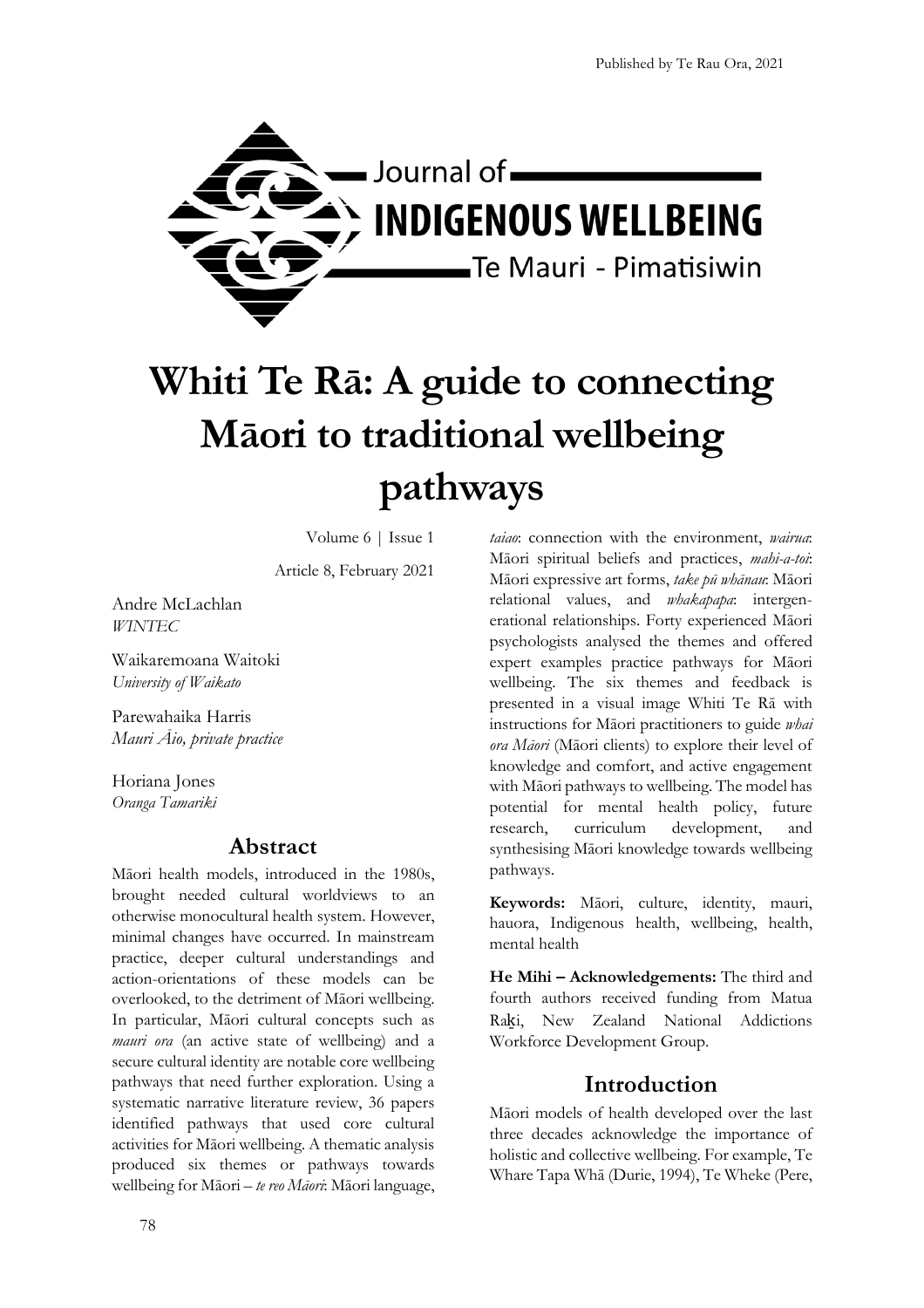1984), Ngā Pou Mana (Henare, 1998), Te Pae Mahutonga (Durie, 1999), and the Meihana Model (Pitama, Robertson, et al., 2007; Pitama, Bennett, et al., 2017) have identified important, inter-related cultural concepts and their relationship to health and wellbeing outcomes for Māori.

A commonly used model, Te Whare Tapa Whā (Durie, 1994), uses a *whare* (house) as a metaphor for strength and balance with the four walls representing four important concepts of health: *taha hinengaro* (mental wellbeing), *taha whānau* (social wellbeing), *taha tinana* (physical wellbeing) and *taha wairua* (spiritual wellbeing). The metaphor of the whare is proposed to "evoke notions of history, identity, connectedness and collaborative effort" (Mclachlan & Huriwai, 2016, p. 11).

Despite a well-established literature base of Māori health models and their evolution, the models have been underutilised or misused in clinical practice (McNeill, 2009; Muriwai et al., 2015; Pitama, Robertson, et al., 2007). Pitama, Roberston, et al. (2007) commented that key Māori beliefs, values, and experiences become de-Māorified and that a cultural checklist approach is applied to any ethnic minority client with an assumption that a safe framework is being used.

Taking into account the development of Māori models that sought to extend the breadth of application of the earlier models (e.g., the Meihana Model), a fuller understanding of Māoricentred wellbeing pathways is needed (Durie, 2003). The demand for cultural relevance has grown: cultural identity and collectiveness, access to traditional practices and traditional lands, recognising the intergenerational impact of marginalisation and racism, and recognising the role of traditional knowledge and spirituality (Baker, 2010; Durie, 2003; Kenney et al., 2015; Ministry of Health, 2002; Moeke-Pickering, 1996; O'Hagan et al., 2012; Pitama, Robertson, et al. 2007). More recently, *mauri ora* and a secure cultural identity are two indictors of wellbeing for Māori that have been highlighted as essential to wellbeing.

# **Mauri Ora**

*Mauri* refers to life force or the essence of life that binds together the body and spirit (Love, 2004; Mark & Lyons, 2010; Ministry of Health, 2014). Mauri, as a life force, flows through all living beings from land, trees, birds, rivers, mountains, through to people—individually and collectively. Mauri mediates the quality of the relationships between all beings (Love, 2004; O'Hagan et al., 2012; Pohutu, 2011) and has connotations of internal balance and wellbeing, and connectivity between people and the natural elements. The term *ora* refers to being alive, well, and safe (Williams, 2006). Mauri and ora create an active state of wellbeing—mauri ora. Mauri has been proposed to occur along a continuum from weakened to strong. Kruger et al. (2004) proposed a weakened mauri as *kahupō* (a state of having no purpose in life or spiritual blindness). Pohatu (2011) described a weakened mauri as *mauri moe* reflecting rest, inactivity, or sleep, and untapped potential. Mauri moe can be a proactive and safe space or a place of isolation and nonparticipation. Kruger et al. (2004) used the term mauri ora to reflect a strong mauri, whereas Pohatu (2011) proposed a two-stage process, *mauri oho* (awake, alert) and *mauri ora*. *Oho* refers to a *spark* that inspires a willingness and commitment to participate and move forward.

Restoring mauri ora or wellbeing within a Māori worldview can be achieved through the application of cultural beliefs and practices, including *whakapapa* (genealogy), *tikanga* (protocols), *wairua* (spirituality), *tapu* (sacredness), and *mana* (intrinsic dignity; Moeke-Maxwell et al., 2014; O'Hagan et al., 2012). Activities to increase mauri ora include social cohesion, reflecting, learning, sharing, and talking about *iwi* (tribe[s]), *hapū* (subtribe[s]) and its history; *pūrākau* (stories), immersion in whakapapa, and re-visiting significant landmarks (Love, 2004; Mark & Lyons, 2010; Pohutu, 2011). Kruger et al. (2004) noted that the cultural states of *ihi* (being enraptured with life), *wehi* (being in awe of life), and *wana* (being enamoured with life) as accessed through engagement in cultural values, beliefs, and practices are key transformative experiences for mauri ora.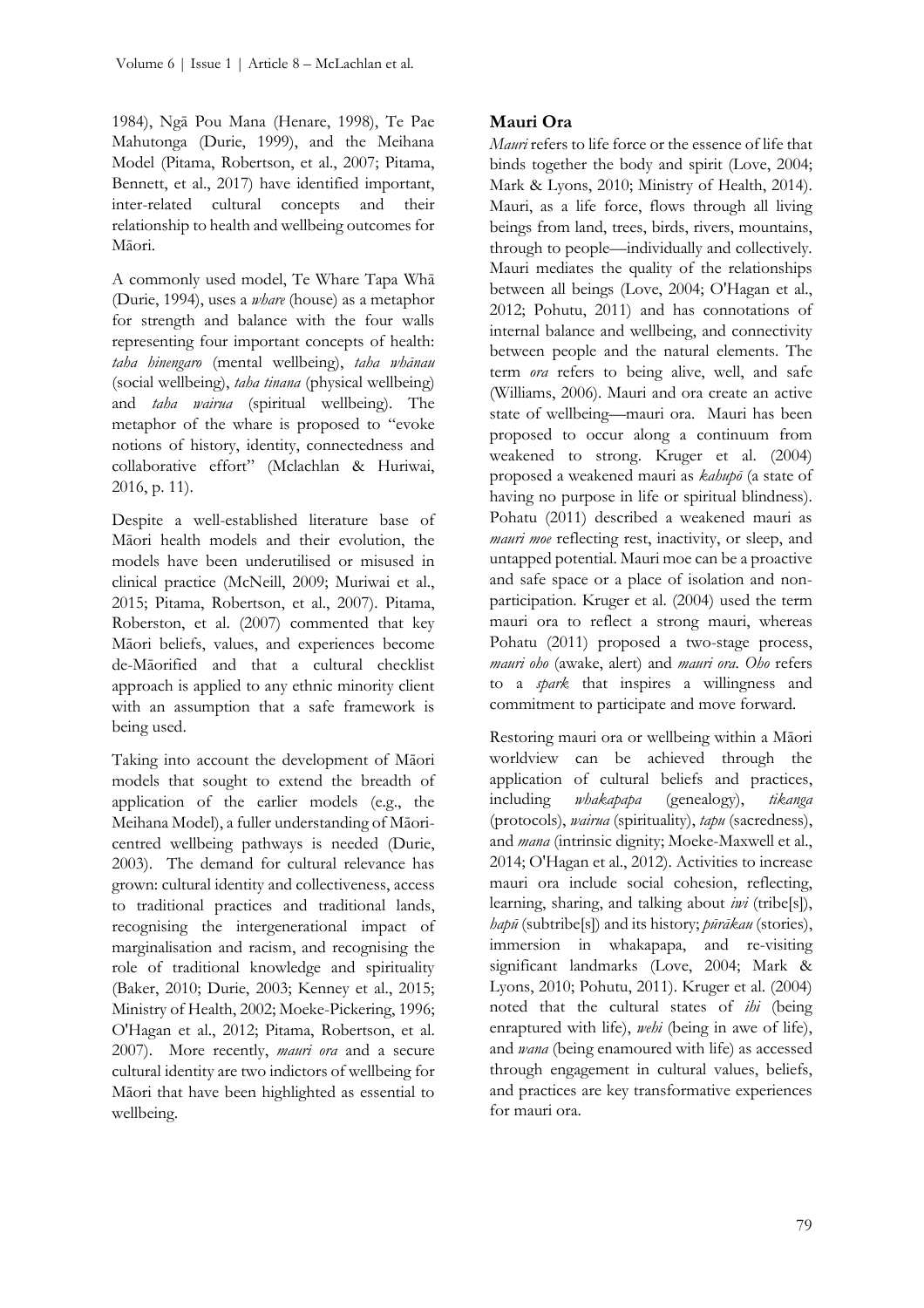#### **Secure Cultural Identity**

Positive mental health and wellbeing for Māori are associated with a secure connection to one's cultural heritage and cultural identity (Durie, 2003; Hohepa et al., 2011; Hollands et al., 2015; Ministry for Culture and Heritage, 2014). A secure cultural identity acts as a protective factor for psychological distress, suicidality, adversity, and increases resilience (Durie, 2001; Houkamau & Sibley, 2015; Muriwai et al., 2015; Waiti & Kingi, 2014). When considering identity, it is important to recognise that Māori identities and self-image have been formed within a complex, colonised reality, and embedded within a *Pākehā* (Eurocentric) ecology (Koea, 2008; Maynard et al., 2013; Muriwai et al., 2015). For Māori, the effects of colonisation, enculturation, and adaption to Western values meant that Māori had to be resilient as Māori, while maintaining tenuous connections to cultural and traditional ways of living. Decreased access to cultural heritage, including tikanga Māori and *te reo Māori* (Māori language) has been argued to compound the effects of an insecure cultural identity and impact on mental health (Baxter, 2008; Baxter et al., 2006; Dyall, 1997; Mark & Lyons, 2010; Oakley-Browne et al., 2006; Rochford, 2004).

Houkamau and Sibley (2010) refer to *active identity engagement* where individuals are motivated and enthused to seek knowledge about Māori culture and engage in identity work. A secure cultural identity arguably includes a range of culturespecific markers (Durie, 1995; Houkamau & Sibley, 2010, 2015; Moeke-Pickering, 1996; O'Hagan et al., 2012). Activities designed to enhance a secure cultural identity include participation in Māori cultural, social and economic resources (e.g., *marae* [traditional meetings houses], land, and fisheries), and opportunities for positive cultural expression and cultural validation within society's institutions (Boulton & Gifford, 2014; Durie, 1995; Kenney et al., 2015; Moeke-Pickering, 1996; Panelli & Tipa, 2007). Houkamau and Sibley (2011) offered five dimensions that influence a secure cultural identity: (a) the ability to speak te reo Māori; (b) *whānaungatanga* - strong connection to whakapapa (i.e., associations with *whānau* [family], hapū, and iwi); (c) *paihere tāngata* - effective engagement with other Māori (i.e., through organisations and activities); (d) an understanding of *wairuatanga*

(Māori spirituality); and (e) an understanding of tikanga Māori and Māori culture.

Adding to these dimensions is the strength of relationships with tribal land markers, including *maunga* (mountains) and *awa* (rivers; Houkamau & Sibley, 2010; Mark & Lyons, 2010; O'Hagan et al., 2012; Rameka, 2016).

#### **Present Study**

The purpose of the present study was to identify cultural pathways (activities and concepts) to wellbeing for Māori, wellbeing that incorporates both mauri ora and a secure cultural identity. This study utilised a systematic narrative literature review and subject matter expert *wānanga* (group discussion) to promote the importance of and facilitate supporting *whai ora Māori* (Māori clients) and their whānau to increase their knowledge of and comfort in cultural pathways to wellbeing, and to increase their active participation in these pathways. Durie (2003) described the process of learning about identity as a therapeutic task that promotes understanding, knowledge, and comfort. Houkamau and Sibley (2010) used the term active identity engagement to reflect the need to be active in promoting cultural identity. This paper uses a Māori language interpretation of these two terms: *mahuru* (comfort—settled, soothed) and *hono* (active engagement—join, connect, add-on; Williams, 2006). The relevance of these terms is described later.

# **Method**

#### **Systematic Narrative Literature Review**

A systematic narrative literature review is a robust and useful method that allows the body of evidence to be synthesised, to find common ideas and concepts, to draw conclusions, and to develop theories (Baumeister 2013; Pautasso, 2013; Siddaway et al., 2019). Systematic reviews are typically aligned with meta-analysis, although Siddaway et al. (2019) argued that using a narrative approach is equally rigorous and transparent. A narrative review is favoured when there is a collection of qualitative studies, with diverse methodologies that focus on different theoretical conceptualisations. This review process followed five steps as outlined by Siddaway et al. (2019): scoping, planning, identification, screening, and eligibility.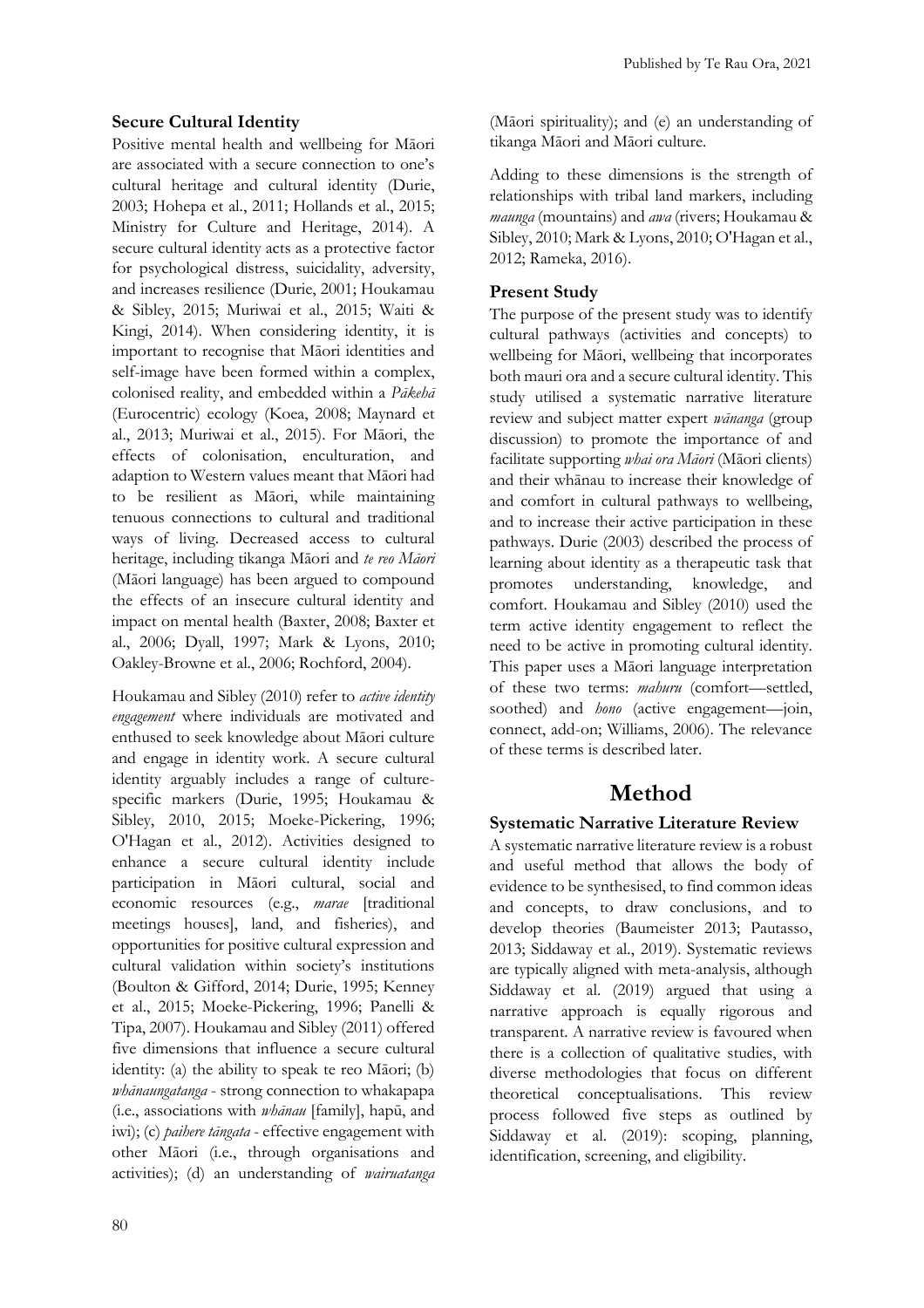#### **Review Method**

**Scoping.** The review sought to identify research that included any cultural concepts or activities that contributed to wellbeing and/or health for Māori.

**Planning.** The inclusion criteria were literature that provided descriptions of Māori wellbeing and/or a strong cultural identity, such as cultural concepts and/or activities; descriptors of the connection between cultural concepts and/or activities and health, wellbeing, or identity; and practice-based activities. Studies were excluded if they focussed solely on eliminating a health disorder or problem. Figure 1 represents the search and inclusion process.

**Identification.** An electronic database search was conducted utilising ProQuest database, selecting conference papers and proceedings, dissertations and theses, scholarly journals, and standards and practice guidelines. Search terms included Māori and culture, along with health, wellbeing, hauora, and identity. There was no set time frame.

**Screening and Eligibility.** Through the ProQuest database search 146 studies were

identified. A bibliography of Māori and psychology research (Hyde et al., 2017) provided 82 further publications. A total of 101 publications were selected for further analysis, with 36 studies meeting the study criteria. This included 25 journal articles, one conference paper, one government-commissioned working paper, and eight PhD or Masters level theses. The 36 articles and associated findings are presented in a table form (*see* Appendix).

# **Data Analysis**

Two methods of analysis were used in the present study. A thematic analysis to identify themes in the literature and a subject matter expert wānanga to explore if these themes (cultural pathways) are applicable to practice and, if so, to provide exemplars.

#### **Thematic Analysis**

A thematic analysis approach was used to analyse the findings of the literature review and identify themes. Saldana (2013) recommended that data undergo a process of organising, reduction, interpretive coding, and development of themes.



*Figure 1. Literature inclusion process*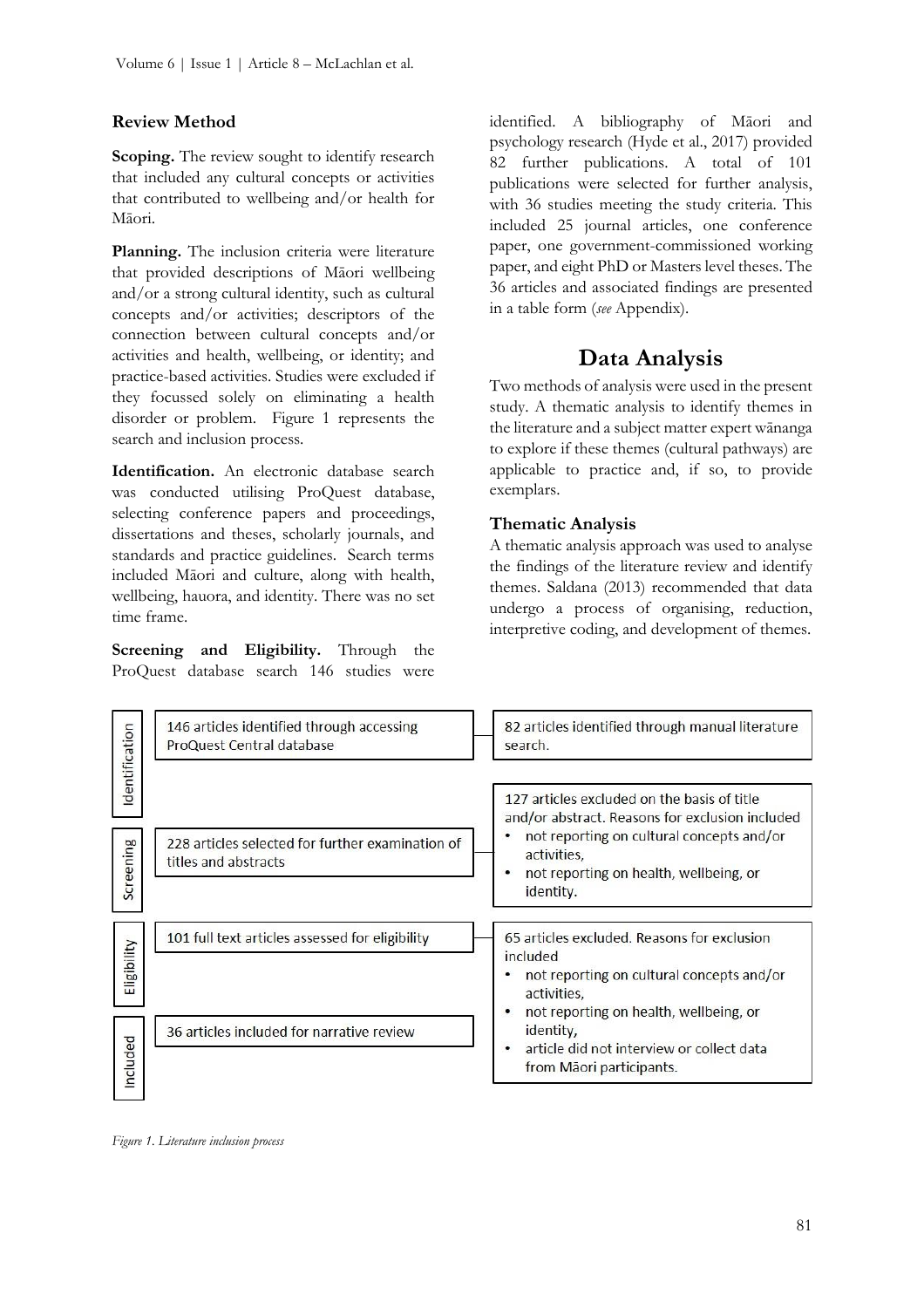Organising the data includes close and careful reading of the text (Thomas, 2006). Data reduction incorporates the creation of categories, or as Braun and Clarke (2006) term it, searching for themes. Interpretive coding and development of broader concepts included reviewing, defining, and naming themes. Braun and Clarke (2006) proposed that a theme "captures something important about the data in relation to the research question and represents some level of *patterned* response or meaning within the data set" (Braun and Clarke, 2006, p. 82). Themes can be developed on a continuum indicating the degree of transformation of data during the data analysis process, from description (semantic or explicit) to interpretation (latent; Braun & Clarke, 2006; Sandelowski & Barroso, 2003). The themes in the present study focused on the semantic or explicit end of the continuum, as the purpose was to identify themes that reflected similar activities that, when grouped, reflect Māori cultural pathways to wellbeing. This process produced six descriptive themes that reflected activities that showed distinct Māori cultural pathways to wellbeing.

#### **Subject Matter Expert Wānanga**

A wānanga format was used to discuss, debate, and explore the six themes.

#### **Recruitment of Participants**

Participants at the National Māori Psychologists' Symposium – He Paiaka Totara (August 2018) were invited to participate in a two-hour wānanga exploring cultural pathways to wellbeing.

#### **Participants**

Approximately 40 practising Māori psychologists and psychology students representing different fields of psychology; including clinical, community, forensic, education, and organisational psychology; agreed to participate in the wānanga. Demographic details of participants were not collected.

#### **Procedure**

The lead author presented the purpose of the study, the literature review process, and each of the six themes. Consent was obtained verbally at the outset of the wānanga. The concepts of mahuru and hono, and the role of these concepts in supporting whānau to engage in cultural pathways and their practitioners were also

described. Participants were randomly assigned to one of six groups, with five to seven participants in each group. Each group was facilitated by one of the study authors or a practising senior Māori clinical psychologist. A copy of the theme descriptors from the literature review and two questions were provided for discussion and debate. Participants offered exemplars of where they had used cultural concepts to enhance Māori wellbeing.

#### **Research Questions**

- 1. How you, as a practitioner, could guide and/or facilitate access for whai ora in relation to mahuru (knowledge/comfort) and hono (engagement/participation) for this theme. Consider a continuum from a beginner, through to moderate and then advanced.
- 2. How you, as a practitioner, have guided and/or facilitated access for whānau in relation to mahuru (knowledge/comfort) and hono (engagement/participation) for this theme. Providing brief exemplars of what you /whai ora did and what you consider the outcome was.

#### **Data Collection and Presentation**

Each group facilitator documented the participants' responses. The examples (exemplars) of cultural pathways in practice and associated discussion were collated by the lead author and returned to each facilitator for review. These exemplars and associated discussions are presented below each of the six themes.

## **Findings**

The systematic narrative literature review identified six key themes. These themes are termed *ngā ara*, or dimensions. These dimensions represent pathways to wellbeing and a secure cultural identity. The terms mahuru and hono are included within each dimension. The six dimensions are

- *Ngā ara reo Māori*: Māori language,
- *Ngā ara taiao*: Connection with the environment,
- *Ngā ara wairua*: Māori spiritual beliefs and practices,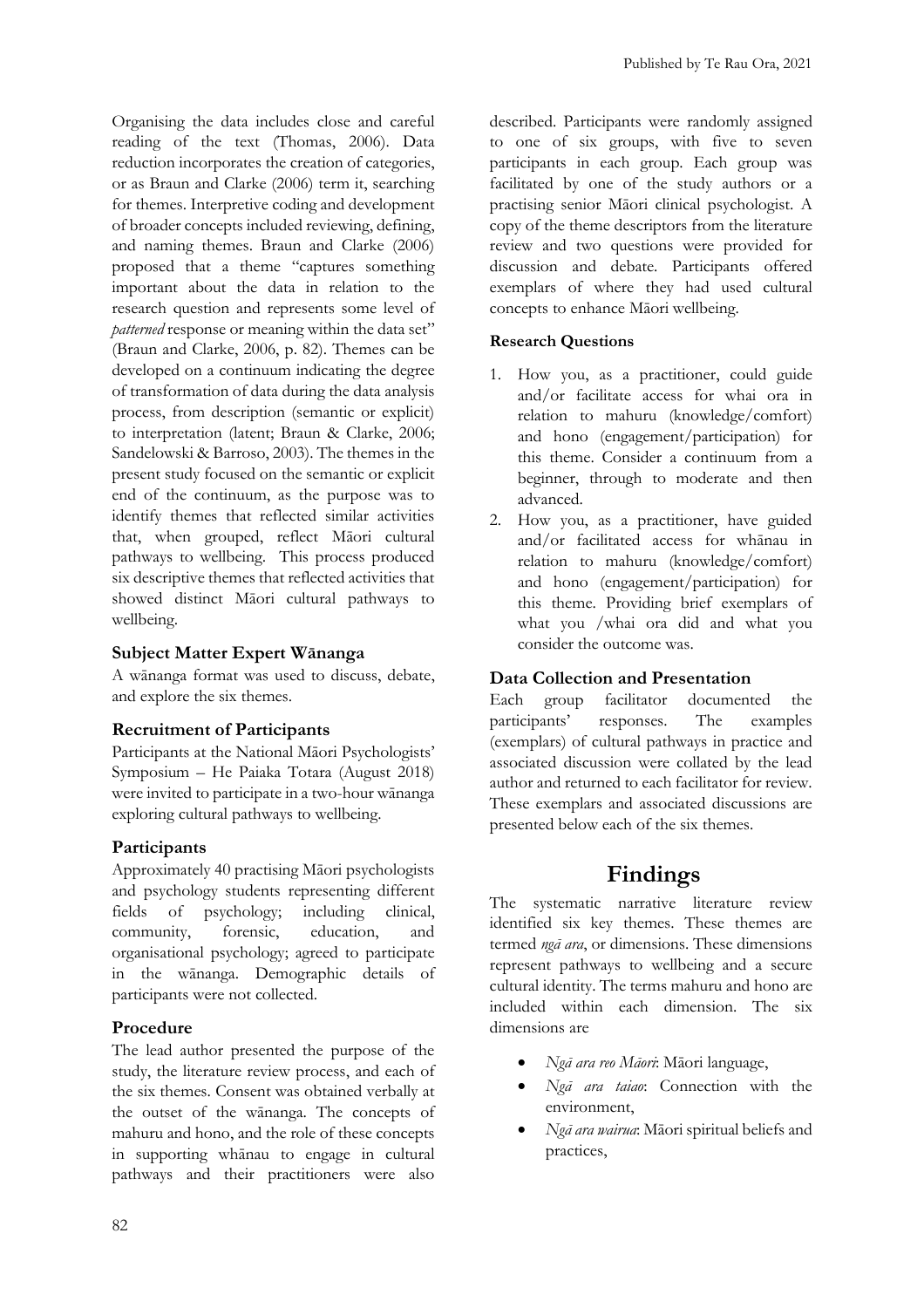- *Ngā ara mahi-a-toi*: Māori expressive art forms,
- *Ngā ara take pū whānau*: Māori relational values, and
- *Ngā ara whakapapa*: Intergenerational relationships.

### **Ngā ara reo Māori: Māori language**

Ngā ara reo Māori reflects speaking the Māori language informally or formally (e.g., with family and peers, in the workplace or on the marae/ancestral home). Māori language was identified across the literature as a common marker of Māori identity (Durie, 2001; Gibson, 1999; Higgins, 2004; McIntosh, 2005; Penetito, 2011; Te Huia, 2015) and contributing to wellbeing (Dyall et al., 2014; Muriwai et al., 2015; Simmonds et al., 2014). Māori language was also linked to the concept of personal *mana* (dignity), secure identity, being a knowledge-holder, and a link to issues of social justice (Anaru, 2017; Kāretu, 1993; Ngaha, 2011).

The findings showed several studies that sought to ameliorate the effects of cultural genocide on the intergenerational systems that transmitted Māori language and customs (Durie, 1998; Pihama, 2001; Royal, 2003; Te Huia, 2015). Access and comfort with language opportunities enables the development of a secure cultural identity, to strengthen whakapapa relationships with hapū and iwi, and to have access to specific and local knowledge (Fox et al., 2018; Rata, 2012; Te Huia, 2015).

**He Paiaka Wānanga Findings.** Participants reported that they supported whānau to develop their level of mahuru in and hono in te reo Māori by listening to whai ora with ears, heart, and wairua. Some proficient te reo speaking participants used te reo Māori at all times with their whai ora. However, matching whai ora use of te reo Māori, providing bilingual resources, and providing a Māori friendly space that is reflective of te reo Māori and a Māori worldview was also important. Activities to build upon these basic language building blocks included supporting whai ora to access te reo Māori resources, online learning programs or examples of te reo Māori in use, and setting goals and plans to learn *pepeha* (traditional tribal connections). Evidence of te reo uptake involved whai ora asking for the meaning of words or using words

unsolicited. It was noted that not all whai ora were comfortable with the Māori language, and this colonial reality needed careful handling. Encouraging the use of te reo, however small, was seen as important to establishing confidence with whai ora.

# **Ngā ara Taiao: Connection with the Environment**

Ngā ara taiao reflects knowledge of and engagement in the environment. Engagement in te taiao has been identified as a key indicator of wellbeing (Durie, 2006, Reid et al., 2016), an important aspect of Māori models of wellbeing (Harmsworth & Awatere, 2013; T. Kingi et al., 2017; Palmer, 2004; Salmond, 2014), and an important part of the development of individual and collective wellbeing and identity (P. King et al., 2015; Moeke-Pickering et al., 2015). Taiao incorporates aspects of whakapapa, such as returning to *whenua tūpuna* (customary lands), *moana* (oceans), *awa* (rivers), *ngahere* (bush) and *maunga* (mountains), and the application of traditional Māori roles and values related to *kaitiakitanga* (stewardship, guardianship, and protection).

The intricate connection between people and te taiao is evident in the term *tangata whenua* (people of the land) and is seen in tribal idioms and stories. The Whanganui area *whakataukī*  (proverb) "*ko au te awa; ko te awa ko au"* (I am the river, the river is me), relates to the reliance of people on te taiao for sustenance and the elevation of natural resources as a living being an ancestor and as a deity. Engagement in te taiao also reflects participation with mauri, the element of life that resides in all aspects of nature (Harmsworth & Awatere, 2013; Moeke-Pickering et al., 2015).

**He Paiaka Wānanga Findings.** Participants commented that they encouraged their whai ora to increase their mahuru of and hono in Māori cultural pathways related to taiao activities. Activities included discussing and guiding whai ora to return to traditional maunga, awa, and ngāhere as sources of healing. Whai ora were encouraged to learn about and explore *urupā*  (hapū graveyards) and battle sites, and to use natural resources (e.g., harakeke[flax]) in craftwork or weaving. Growing food was also encouraged: planting gardens and traditional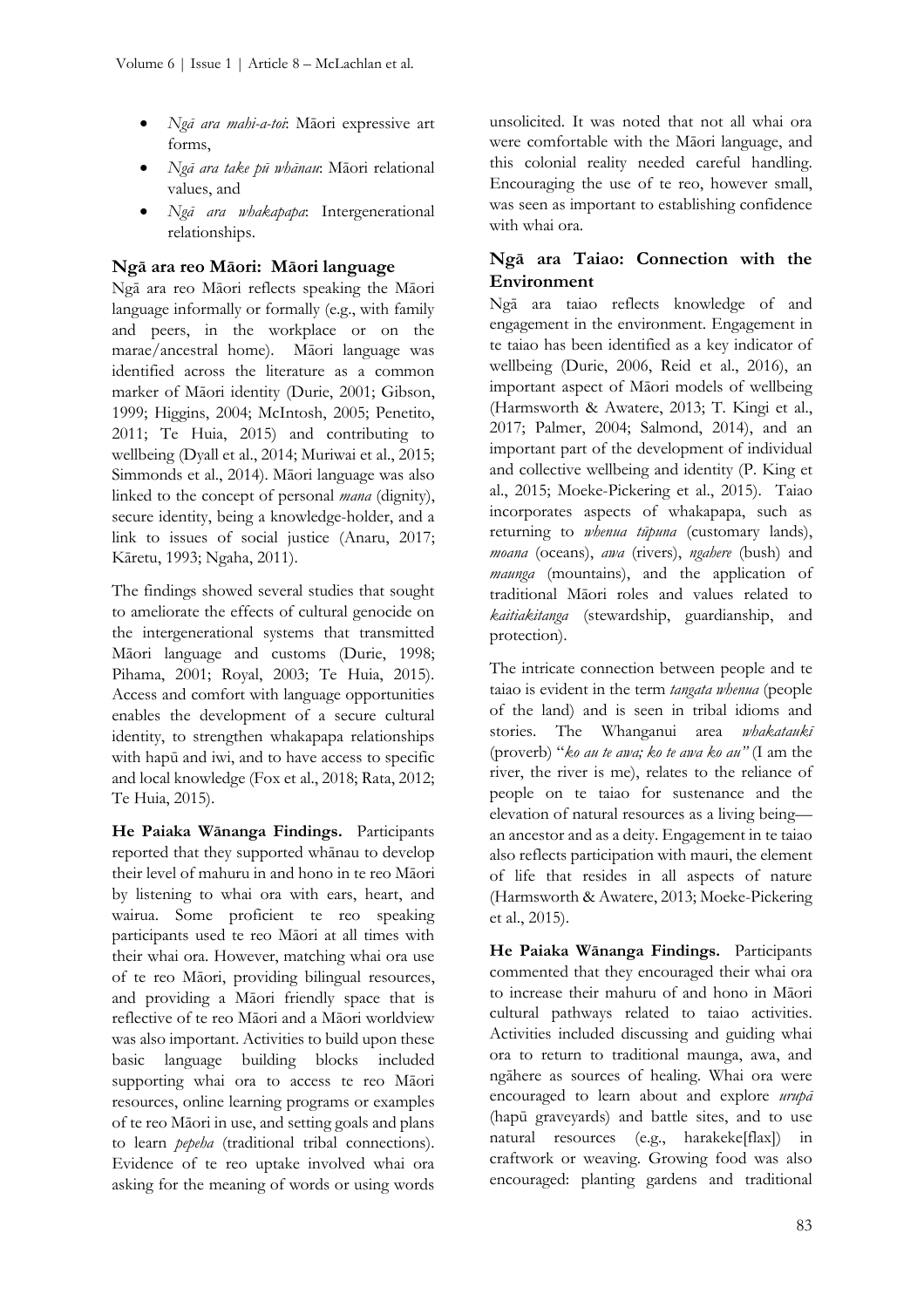plants for medicines. Exploring tribal stories related to the environment and learning about the *maramataka* (phases of the moon) were activities used to guide whai ora to reflect on mood and energy levels.

A participant offered an example of taiao in the therapeutic space where they had taken their whai ora to the ngahere for a walk. The participant explained that the therapeutic space of the environment enabled the whai ora to discuss their trauma experience. The taiao space also provided an opportunity to identify and discuss Māori medicine within the forest that the whai ora was able to share with the practitioner.

# **Ngā ara Wairua: Māori Spiritual Beliefs and Practices.**

Ngā ara wairua reflects beliefs and practices related to Māori spirituality. Wairua is described in the literature as strongly linked to cultural identity (Houkamau & Sibley, 2010; Moeke-Maxwell et al., 2014; Rameka, 2016; Simmonds et al., 2014) as it encapsulates the connections and relationships with esoteric dimensions, deceased ancestors, the natural environment, and ancestral customs and traditions (Houkamau & Sibley, 2010; Mark & Lyons, 2010; Waiti & Kingi, 2014). "Wairua is our...kind of like the cement between everything. If we don't have that then we become disjointed" (Valentine et al., 2017, p. 67).

*Wairuatanga* also includes traditional cultural beliefs or religious practices that function to enhance whai ora and whānau resilience by "fortifying relationships, growing morale, influencing meaning-making, strengthening identity and uplifting the mauri of … the whanau" (Moeke-Maxwell et al., 2014, p. 148). With regard to wellbeing, particular ceremonies and rituals can assist in the healing and recovery process (Ihimaera, 2004; O'Hagan et al., 2012; Paenga, 2008). For example, the use of *karakia* (traditional incantation) to connect to the esoteric spiritual realm and our *atua* (gods; Rameka, 2016). Ngā ara wairua is an important pathway to wellbeing that offers guidance for whai ora in practices that uphold the mana and connection with te taiao and relationships, past and present.

**He Paiaka Wānanga Findings.** Across the participants, support was found for activities that encourage whaiora to increase their mahuru of and hono in Māori cultural pathways related to wairua activities. Suggestions included returning to ancestral lands; learning karakia; and discussing family memories, stories, and oral histories. A participant provided an example of using wairua in the therapeutic space to assist in the grieving process. The whai ora was supported to create and perform an *oriori* (a traditional chant for the dedication of a child) for their child.

#### **Ngā ara Mahi-A-Toi: Māori Expressive art Forms**

Ngā ara mahi-a-toi reflects the different arts and practices that transmit a range of physical skills, Māori knowledge, Māori values, and historical narratives (Ministry for Culture and Heritage, 2014; Paenga, 2008; Rawson, 2016). Evidence of culturally congruent pathways to wellbeing for Māori was found in the role of *kapa haka* (Māori performing arts) and its contribution to a culturally specific pathway to physical health, identity, and wellbeing (Hollands et al., 2015; Huriwai et al., 1998).

Kapa haka is a Māori tradition involving the expression of emotion through *waiata* (song), *mōteatea* (traditional chant), *haka* (war dance), *poi* (a percussion instrument), and *waiata-ā-ringa* (action song), performed in a group (Hollands et al., 2015; Paenga, 2008). Participation in kapa haka was linked to enhanced wellbeing for Māori; particularly with its collective nature; relationship building; physical benefits; and processes of reacculturation to tribal history, spirituality, and genealogy, and identity (Henwood, 2007; Hollands et al., 2015; Ministry for Culture and Heritage, 2014).

The review also showed the importance of *whakairo* (Māori carving), *tukutuku* (Māori weaving; Huriwai et al., 1998), *taonga Pūoro* (traditional Māori instruments; Anderson, 2009), and *tā Moko* (traditional Māori tattoo; T. Kingi et al., 2017; Nikora et al., 2007). Creative arts are used to transmit ancestral voices, strengthen identity, and impart traditional artistic skills. For example, weavers are thought to be endowed with the essence of the spiritual values of Māori people and the spirituality of the gods through the intimate connection to ancient weaving traditions and practices (Puketapu-Hetet, 1989). Māori sports such as *waka ama* (outrigger canoe) and *ki-o-rahi* (a traditional ball game), particularly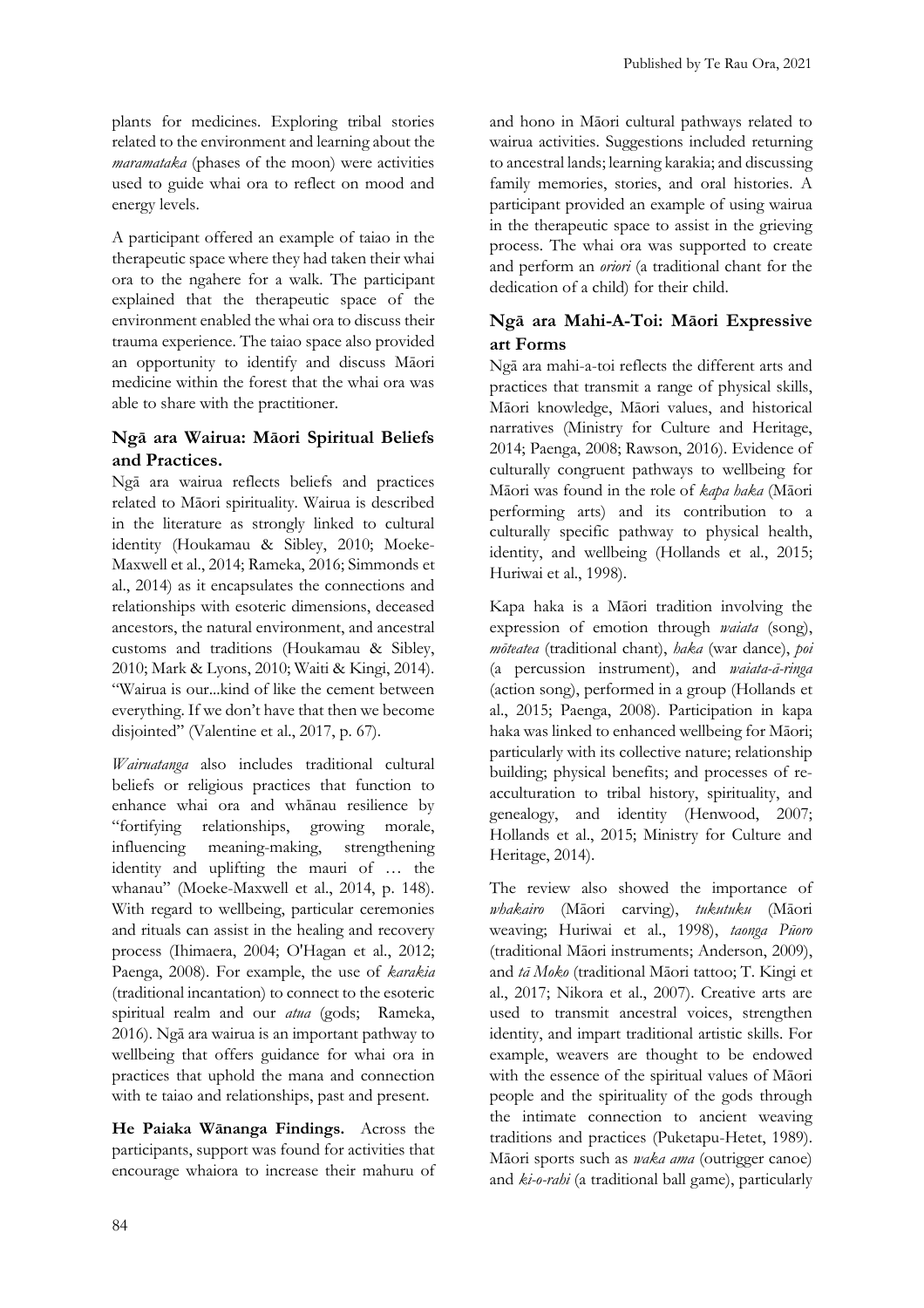as part of inter hapū or tribal games, were noted to contribute to wellbeing and a secure cultural identity (Mato, 2011).

**He Paiaka Wānanga Findings.** Participants engaged their whai ora to increase mahuru of and hono in Māori cultural pathways related to mahia-toi activities. Suggestions included providing written resources to guide opening sessions with a karakia and waiata; and providing *rārangaharakeke* (flax weaving), whakairo, or *tī rākau* (traditional Māori stick games) in session. As whai ora developed their comfort and engagement, practitioners guided them to incorporate their learning at home and to engage in learning opportunities or *wānanga* (facilitated traditional learning) when they arose.

A participant shared an example of mahi-a-toi in the therapeutic space, in which a whai ora was supported to engage in *whakairo rākau* (wood carving). The whai ora carved traditional patterns that represented important factors that contributed to their wellbeing and safety, to represent a relapse prevention plan.

# **Ngā ara Take Pū Whānau: Māori Relational Values**

Ngā ara take pū whānau reflects the values (*take pū*) that underpin and are actioned within tikanga Māori that strengthen *whānau wellbeing* (family/collective wellbeing; McLachlan, 2018; Waitoki et al., 2014). Tikanga Māori is the term often used to represent the *right way of doing things* —*tika* (correct), *ngā* (plural). When one speaks about tikanga Māori, they are often speaking about applying *take pū Māori* (Māori values).

Many whai ora Māori and their whānau are disconnected from their wider culture as a result of colonisation and lack the resources needed to actively engage in *mātauranga Māori* (Māori knowledge/episteme), such as whakapapa and wairua (Kenny et al., 2015; Paenga, 2008). Despite this, they may demonstrate many Māori values, such as *manaakitanga* (caring, nurturing, and hosting) and *kotahitanga* (joining together for a collective purpose).

Tikanga Māori embody traditional messages and knowledge which has been passed down from generation to generation through customs, norms, protocols, and lore (Baker, 2010; Boulton et al., 2013; Kenny et al., 2015; Love, 2004;

Paenga, 2008; Rawson, 2016). The findings show that Māori cultural identity, wellbeing, and cultural knowledge is enhanced through the practice and understanding of tikanga Māori (Henwood, 2007; Kenny et al., 2015; Paenga, 2008).

Boulton and Gifford (2014) referred to values such as kotahitanga and whakapapa as pivotal to the successful growth of each individual within the whānau unit. Love (2004) explained that tikanga associated with *whanaungatanga* (building /maintaining relationships), *aroha* (love), and manaakitanga are integral to the development of wellbeing of the individual and the whānau. Kaitiakitanga was another cultural concept related to the social obligation to provide a safe environment for the wider community and the environment (Kenny et al., 2015; Panelli & Tipa, 2007).

Ngā ara take pū whānau, as a pathway to wellbeing reflects important behaviours for both individual and collective wellbeing that have been passed down through generations to those who have the means to access *ngā taonga tuku iho* (knowledge passed down through generations).

**He Paiaka Wānanga Findings.** Across the groups, participants engaged their whai ora to increase their mahuru of and hono in Māori cultural pathways related to take pū whānau activities. Practice exemplars included exploring whānau structures and relationships through genograms; engaging in *whakapapa kōrero*, exploring historical whānau narratives to identify values and practices; exploring present whānau roles and practices; identifying values within these roles and how they are expressed in whānau rituals and the actions of different roles within the whānau.

A participant shared an example of take pū whānau in the therapeutic space, in which a whānau was supported to explore whānau values and practices by asking *momoeā patai*, questions by which whānau were asked about the vision and aspirations for the future of their whānau, and individual roles and actions required to achieve this vision.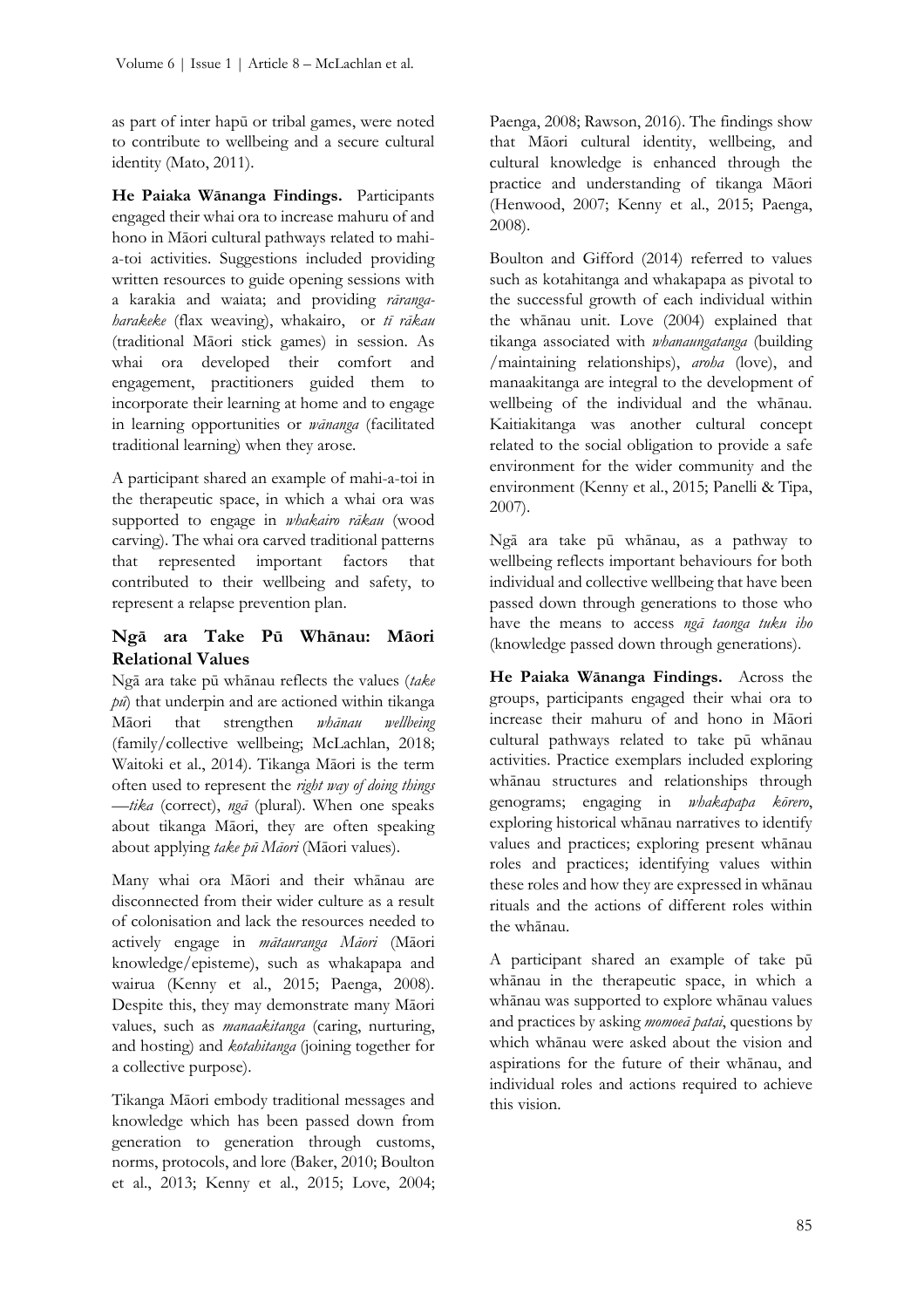## **Ngā Ara Whakapapa: Intergenerational Relationships.**

Ngā ara whakapapa reflects the importance of mahuru of and hono in whakapapa. The literature review found that whakapapa is integral to a secure cultural identity and strongly connected to Māori wellbeing (Durie, 1999; Houkamau & Sibley, 2010; Mark & Lyons, 2010; O'Hagan et al., 2012; Panelli & Tipa, 2007; Rata, 2012; Waiti & Kingi, 2014). Embedded in whakapapa is a sense of belonging and connectedness to whānau, hapū, and iwi—past, present, and future, and connection to the taiao (*see* also theme two). *Whakapapa connections* (family networks) were drawn on in times of distress for manaakitanga and support to enhance recovery and promote healing (Henwood, 2007; Moeke-Maxwell et al., 2014).

A consequence of colonisation is that some Māori find it difficult to connect with their identity and continue to face challenges identifying positive characteristics associated with being Māori (Houkamau & Sibley, 2010). Whakapapa is a key protective factor that binds Māori as a part of a larger collective. Returning to and engaging in activities on one's traditional spaces was seen as an important pathway to wellbeing and a secure cultural identity (Henwood, 2007; Jahnke, 2002; McCormack, 2014; McLachlan, 2018; Muriwai et al., 2015; Panelli & Tipa, 2007). Traditional places include *kainga* (home), *marae* , *mahinga kai* (places where food is produced or procured), *urupā* (burial place), and *pā tawhito* (ancient *pā* [fortified village] sites). Knowledge and use of pepeha were seen as providing a deeper connection to *Te Ao Māori* (Māori world/culture) by enhancing an individual's ability to communicate their whakapapa, their shared stories, the stories of their ancestors, and their connections to people, places, events, and the spiritual (McCormack, 2014).

**He Paiaka Wānanga Findings.** All of the participants endorsed the importance of whakapapa connection to fostering a secure collective identity and connections to intergenerational knowledge. Whai ora who presented with low levels of mahuru of and/or hono in whakapapa activities were encouraged to develop their knowledge within their immediate family. Participants used genograms with whai ora to explore strengths and challenges, and to contextualise presenting issues. As whai ora knowledge and comfort developed, they were guided to engage with knowledge holders (i.e., within hapū and iwi) either online or via tribal organisations.

A participant shared an experience where a whai ora was supported by an elder whom they had met at their father's funeral. The elder, although not directly related to the family, took them "under her wing", and helped them to understand their wider familial connections, attending iwi meetings, family events, and graduation ceremonies. The example shows the complexities and values of familial obligation passed through whakapapa and relationship building.

#### **Whiti Te Rā: An Interactive Guide to Exploring Cultural Pathways to Wellbeing**

A therapeutic model Whiti Te Rā incorporating six Māori cultural concepts and pathways was developed. In line with the continuum noted above, the model highlights activities that individuals and families could use to shift from a state of kahupō or mauri moe, to mauri oho and mauri ora.

The relevance of the term *Whiti Te Rā* as the name of this guide symbolises the importance of Māori flourishing beyond the well-known Māori models. Based on *pūrākau* and *whakapapa kōrero* (tribal traditions) derived from a Māori worldview, Whiti Te Rā exudes potentiality, warmth, and new horizons. As a guide, Whiti Te Rā enables exploration and discussion of Māori cultural concepts that underlie the search for wellbeing, or mauri ora. The Whiti Te Rā guide presents the six themes/dimensions as *ihi* (sun rays)—reo Māori: Māori language; taiao: connection with the environment; wairua: Māori spiritual beliefs and practices; mahi-a-toi: Māori expressive art forms; take pū whānau: Māori relational values; and whakapapa: intergenerational relationships. Each ihi is separated down the middle to enable discussions about mahuru with culture and also hono. Houkamau and Sibley (2010) term this process active identity engagement. Each side of the ihi (mahuru and hono) has five *poutama* (ascension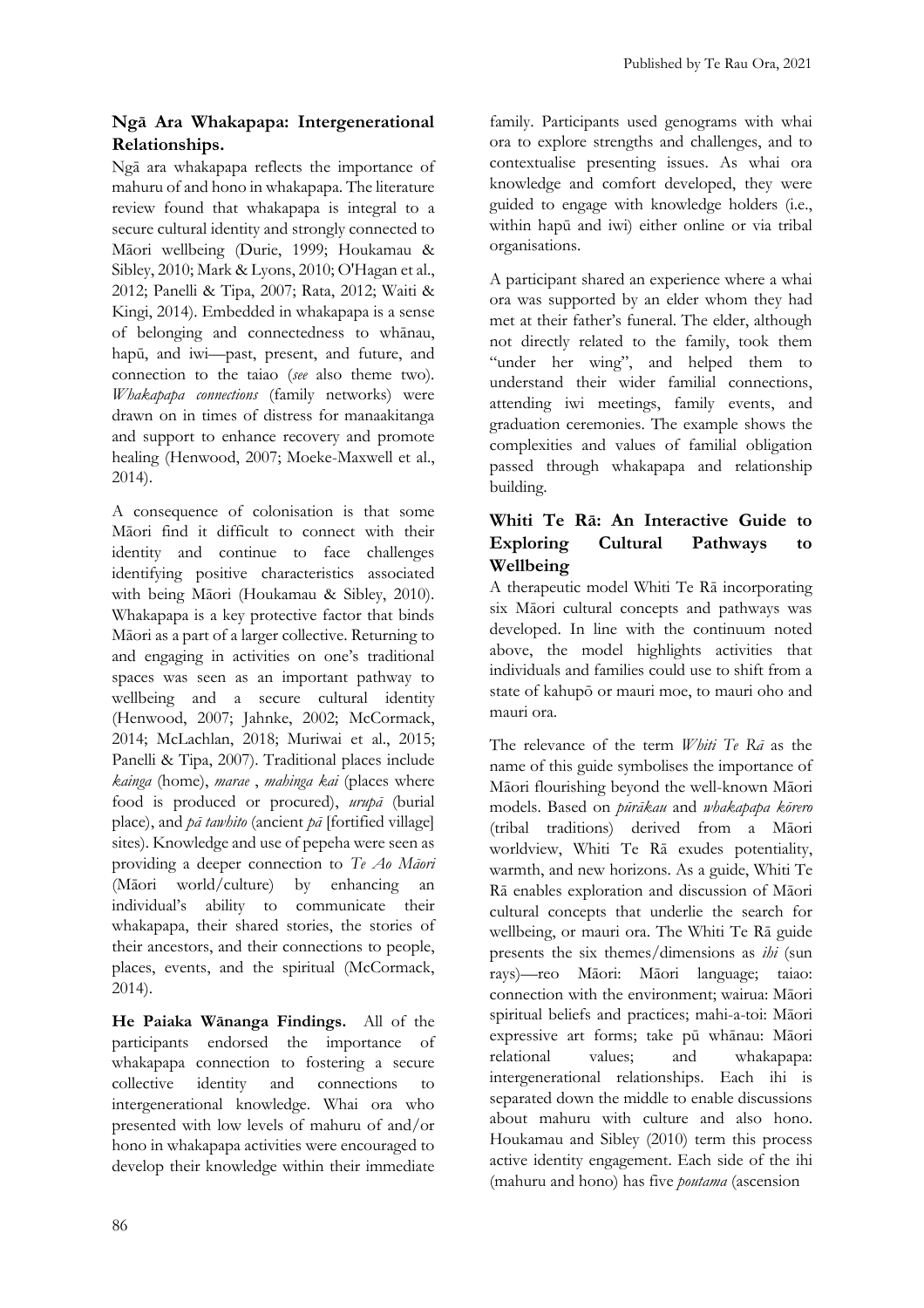

*Figure 2. The Whiti Te Rā interactive guide*

lines) representing the pūrākau of Tane (god of the forests, birds, and people) and his accent to the heavens to bring down the three baskets of knowledge (Waitoki, 2016). The poutama journey provides a mātauranga metaphor of actively seeking wellbeing, enhanced by active engagement in learning and participating in culture.

In Figure 2, *Te Rā* (the sun) represents a state of

mauri moe, a proactive state of reflection and potential, by which engagement in cultural practices facilitates a journey outwards towards safety and wellbeing (mauri ora and a strong cultural identity). This active engagement is the spark, or mauri oho; a transformational process which leads to culture-bound experiences of *ihi* (being enraptured with life), wehi, and wana. As each *ihi* (sunray/dimension) burns brighter, the increased mahuru and hono strengthens the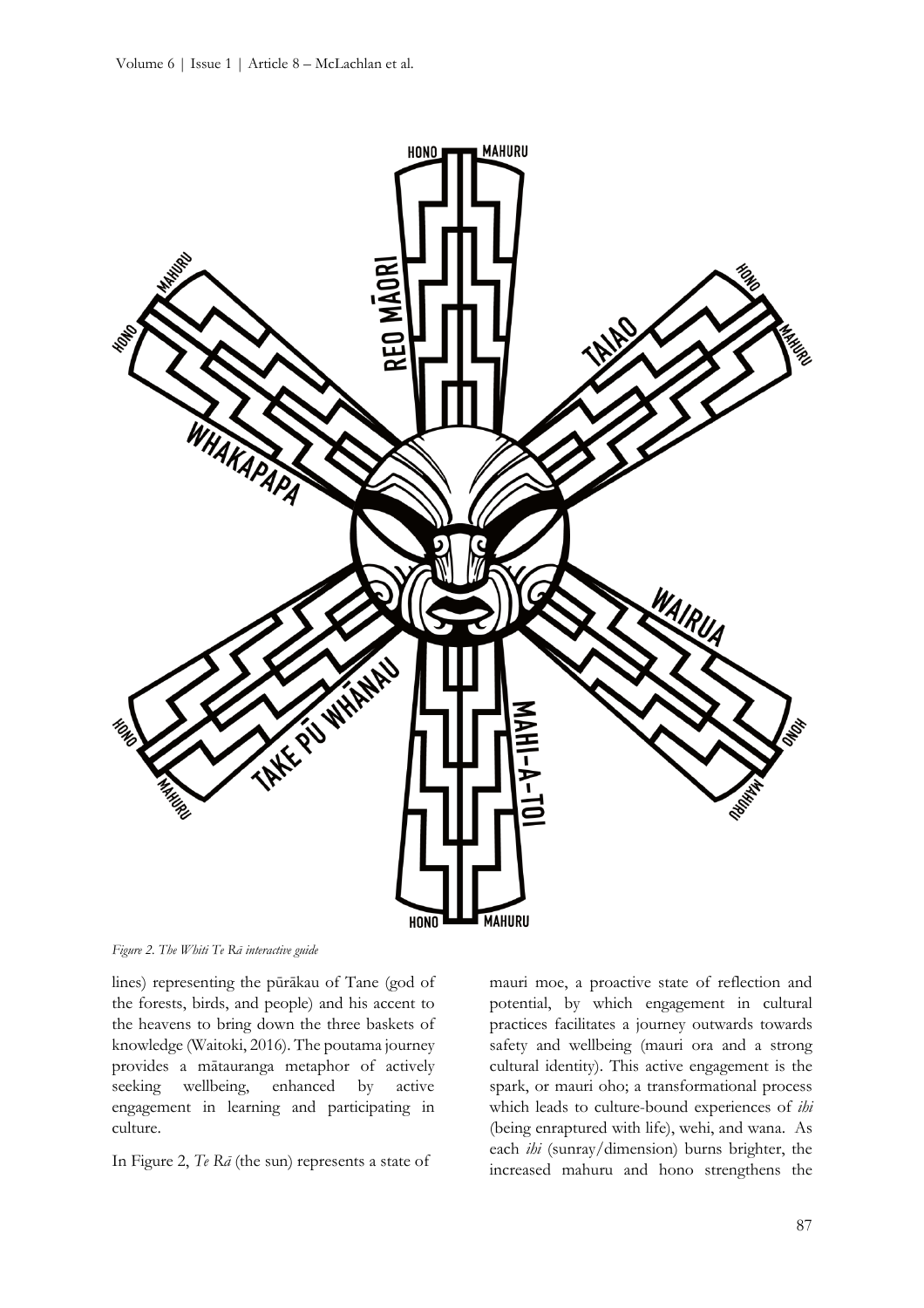cultural wellbeing of the person. By active engagement in these cultural pathways, Māori are encouraged to connect and locate themselves in terms of belonging: fulfilling roles, participating in the transmission of intergenerational knowledge, and developing a strong cultural identity.

# **Discussion**

This study is a response to the proliferation of Māori health models used across treatment modalities that lack deep understanding of Māori cultural concepts. This study illuminates the internal concepts of Māori health models beyond simplistic understandings to uncover the complex interactions needed for Māori wellbeing. Recognition that Māori models have undergone little change in the past 30+ years (however, *see* Pitama, Bennett, et al., 2017) also prompted a needed examination of wellbeing pathways. While some changes have occurred, wellbeing outcome indicators need to match the diverse and deeply complex cultural needs of Māori. As the capacity of Māori health research has increased, wellbeing indicators related to secure identity and mauri ora are more evident, signalling the need to shift towards an actionoriented pathway (Hollands et al., 2015; Houkamau & Sibley, 2010; Huriwai et al., 1998; Muriwai et al., 2015).

The systematic narrative literature review used in this study provided a valuable framework to examine, synthesise, and analyse the extant Māori health research. The review expanded on the known inter-relationships between Māori cultural concepts and pathways towards wellbeing that, at their core, privilege a connection to being Māori, whether through genealogical knowledge or cultural knowledge. A further goal of the study was to explore transformative learning opportunities that privilege Māori cultural worldviews and offers pathways to reverse the deleterious effects of colonisation and marginalisation.

The six themes termed *ngā ara* (dimensions) developed from the narrative review and confirmed by experienced Māori psychologists, uncovered the exciting potential of Māori knowledge of wellbeing. The need going forward is to present these dimensions in a culturally

meaningful way for individuals and whānau. To understand the interconnections of Māori wellbeing the six dimensions are arranged graphically into a representation of a sun (Rā) within *Whiti Te Rā* (The shinning of the sun; *see* Figure 2), along with the concepts of mahuru and hono.

The Whiti Te Rā interactive guide provides the opportunity for Māori practitioners and whai ora Māori to explore cultural aspects of wellbeing pathways in an interactive and dynamic process. Whai ora are introduced to the six dimensions, and understandings and recollections of each dimension are shared. The practitioner can then orient whai ora to the concept of mahuru and hono, and invite them to self-identify where they see their level of knowledge and comfort, and active engagement on each ihi (sunray/dimension). Whai ora are invited to indicate where they sit on a line from the edge of the sun out to each side (mahuru and hono) of the ihi. Lines close to the sun's face reflect low levels of mahuru or hono, whereas lines further out along the poutama towards the end of each ihi reflect higher levels of mahuru and/or hono. Practitioners can then invite whai ora to reflect on the balance, the strengths, the low ebbs, and their aspirations and goals for each cultural pathway. This can form the basis of planning learning, addressing barriers, and active engagement in culturally-based pathways to wellbeing.

# **Limitations and Implications**

The authors acknowledge that the Whiti Te Rā interactive guide is a work in progress and has yet to be utilised in practice. Planning is underway for further resource development and training to support the application of Whiti Te Rā, including examples of activities that could inform wellbeing pathways. Further research is also needed to explore the usability of the model in different practice settings and to inform mental health policy development. There is also scope to do further research on the impact and outcome of Māori cultural pathways on wellbeing. The authors advise caution in using the model, as there are clear issues of cultural safety and a need to protect the psychological welfare of whai ora Māori when engaging with cultural practices. Māori experience and live within diverse realities, with different levels of understanding and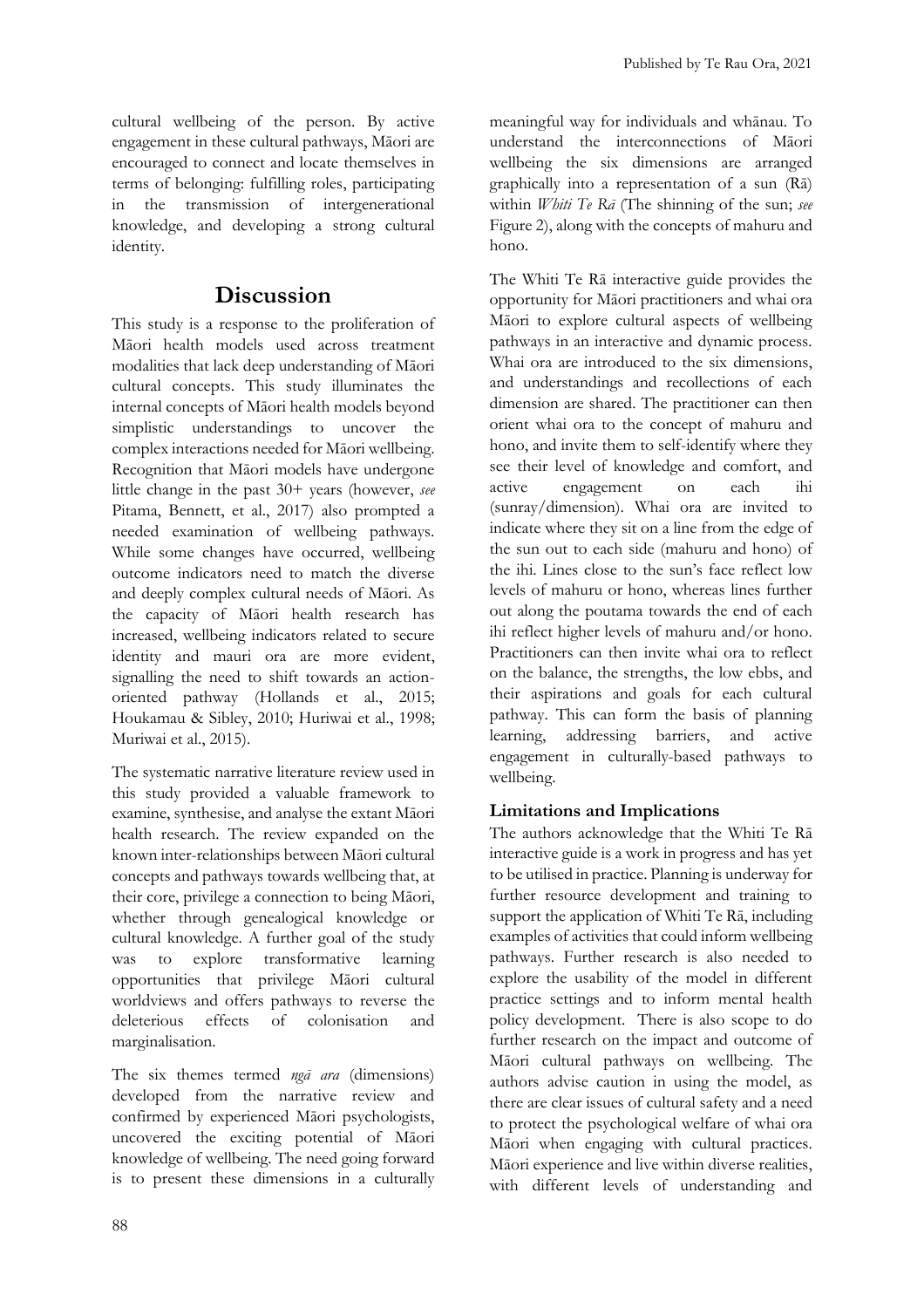exposure to Māori language, cultural practices, environments, and family and tribal structures. The model needs to be used with respect and understanding to avoid diminishing or embarrassing a whai ora, and to achieve the best results possible.

Mauri ora, or a strong cultural identity, are crucial protective factors when whai ora have to navigate life in the presence of inequities in access, quality of health, social opportunities, and socioeconomic status. We argue that without cultural pathways to wellbeing, current approaches are limited, may not be appealing to Māori, and in many cases, continue negative intergenerational experiences of inequities in health and social outcomes.

Outside of the Whiti Te Ra interactive guide, the six dimensions are useful in planning and evaluating the inclusion of Māori pathways to wellbeing within individual and group treatment programmes. This ensures practice references Māori models, terms, or concepts and that they connect with Māori resources and cultural facilitators to provide Māori pathways to wellbeing. This aligns strongly with Durie's (2003) notion of a Māori-centred approach.

Across the literature review, a particular theme uncovered was Māori models of health are developed with the express intent of empowering Māori worldviews and Māori strengths. To avoid using simplistic understandings of Māori cultural concepts, Whiti Te Rā offers innovation, as it builds on mātauranga Māori, incorporates a robust research enquiry, includes community validation, and importantly, is contextualised within a wholly Māori worldview.

# **References**

Anaru, N. A. (2017). *A critical analysis of Indigenous Māori language revitalisation and the development of an ontological data base* [Doctoral thesis, Auckland University of Technology]. Tuwhera Open Access Theses & Dissertations. [https://openrepository.aut.ac.nz/bitstream/han](https://openrepository.aut.ac.nz/bitstream/handle/10292/11469/AnaruNA.pdf?sequence=4&isAllowed=y) [dle/10292/11469/AnaruNA.pdf?sequence=4&i](https://openrepository.aut.ac.nz/bitstream/handle/10292/11469/AnaruNA.pdf?sequence=4&isAllowed=y)  $s$ Allowed=y

Anderson, H. (2009). *A confluence of streams: Music and identity in Aotearoa/New Zealand* [Doctoral thesis, University of Maryland] DRUM.

#### [https://drum.lib.umd.edu/handle/1903/8478?s](https://drum.lib.umd.edu/handle/1903/8478?show=full) [how=full](https://drum.lib.umd.edu/handle/1903/8478?show=full)

Baker, K. (2010). *Whānau taketake Māori: Recessions and Māori resilience* (Report No. 2/10). Families commission.

Baxter, J., Kingi, T., Tapsell, R., Durie, M., & McGee, M. A. (2006). Prevalence of mental disorders among Māori in Te Rau Hinengaro: The New Zealand mental health survey. *Australian & New Zealand Journal of Psychiatry*, *40*(10), 914-923. [https://doi.org/10.1080/j.1440-1614.2006.0](https://doi.org/10.1080/j.1440-1614.2006.01911.x) [1911.x](https://doi.org/10.1080/j.1440-1614.2006.01911.x)

Baxter, J. (2008). *Māori mental health needs profile: A review of the evidence*. Te Rau Matatini.

Baumeister, R. (2013). Writing a literature review. In M. J. Prinstein (Ed.), *The portable mentor: Expert guide to a successful career in psychology* (2nd ed., pp. 119-132). Springer.

Boulton, A., & Gifford, H. (2014). Whānau Ora; He whakaaro ā whānau: Māori family views of family wellbeing. *The International Indigenous Policy Journal, 5*(1), Article 1.

Boulton, A., Tamehana, J., & Brannelly, T. (2013). Whānau-centred health and social service delivery in New Zealand. *MAI Journal*, *2*(1), 19- 32.

Braun, V. & Clarke, V. (2006). Using thematic analysis in psychology. *Qualitative Research in Psychology*, *3*(2), 77-101.

Durie, M. (1994). *Whaiora: Māori health development*. Oxford University Press.

Durie, M. (1995). Te Hoe Nuku Roa framework: A Māori identity measure. *The Journal of the Polynesian Society*, *104*(4), 461-470.

Durie, M. (1998). *Whaiora: Māori health development* (2nd ed.). Oxford University Press.

Durie, M. (1999). Te Pae Mahutonga: A model for Māori health promotion. *Health Promotion Forum of New Zealand Newsletter*, *49*. [http://hauora.co.nz/wp-content/uploads/2017](http://hauora.co.nz/wp-content/uploads/2017/10/TePaeMahutonga.pdf) [/10/TePaeMahutonga.pdf](http://hauora.co.nz/wp-content/uploads/2017/10/TePaeMahutonga.pdf)

Durie, M. (2001). *Mauri ora: The dynamics of Māori health*. Oxford University Press.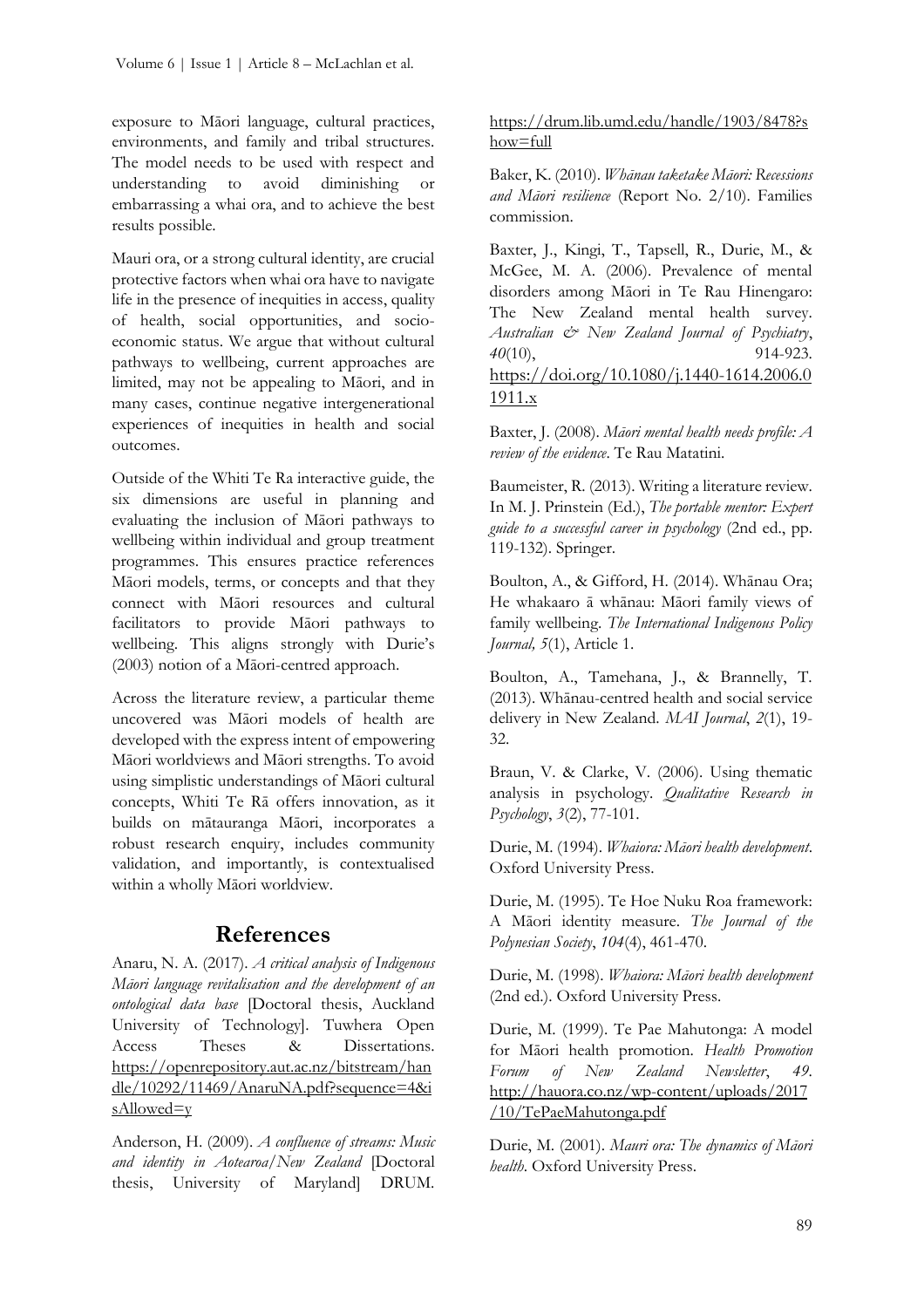Durie. M. (2003). Paiheretia: An integrated approach to counselling. In M. Durie (Ed.), *Ngā kāhui pou: Launching Māori futures* (pp. 47-58). Huia.

Durie, M. (2006). *Measuring of Māori wellbeing* [Paper presentation]. New Zealand Treasury Guest Lecture Series. Wellington, New Zealand.

Dyall, L. (1997). Māori. In P. M. Ellis, S. C. D. Collings (Eds), *Mental health in New Zealand from a public health perspective* (85–103). Ministry of Health.

Dyall, L., Kepa, M., Teh, R., Mules, R., Moyes, S. A., Wham, C., Hayman, K., Connolly, M., Wilkinson, T., Keeling, S., Loughlin, H., Jatrana, S., & Kerse, N. (2014). Cultural and social factors and quality of life of Māori in advanced age. Te puawaitanga o nga tapuwae kia ora tonu - life and living in advanced age: A cohort study in New Zealand (LiLACS NZ). *New Zealand Medical Journal*, *127*(1393), 62-79.

Fox, R., Neha, T., & Jose, P. E. (2018). Tū Māori mai: Māori cultural embeddedness improves adaptive coping and wellbeing for Māori adolescents. *New Zealand Journal of Psychology, 47*(2). 13-23.

Gibson, K. (1999). *Māori, women and dual ethnicity: Investigating pathways of identity development* [Unpublished master's thesis]. The University of Waikato.

Harmsworth, G. R., & Awatere, S. (2013). Indigenous Māori knowledge and perspectives of ecosystems. In Dymond, J. (Ed.), *Ecosystem services in New Zealand: Conditions and trends* (pp.274-286). Manaaki Whenua Press.

Henwood, W. (2007). Māori knowledge: A key ingredient in nutrition and physical exercise health promotion programmes for Māori. *Social Policy Journal of New Zealand, 32*, 155-164.

Higgins, R. R. (2004). He tānga ngutu, he Tuhoetanga te mana motuhake o te tā moko wahine: The identity politics of moko kauae [Doctoral thesis, University of Otago]. Our Archive.

[https://ourarchive.otago.ac.nz/handle/10523/1](https://ourarchive.otago.ac.nz/handle/10523/157) [57](https://ourarchive.otago.ac.nz/handle/10523/157) 

Hohepa, M., Kawharu, M., Ngaha, A., & Peri, V. (2011, September 1-4). *Cultural knowledge and identity for wellbeing and success: Trying to make the connections in the north of New Zealand* [Paper presentation]. BERA Annual Conference. Coventry, England.

Hollands, T., Sutton, D., Wright-St Clair, V., & Hall, R. (2015). Māori mental health consumers' sensory experience of Kapa Haka and its utility to occupational therapy practice. *New Zealand Journal of Occupational Therapy, 62*(1), 3-11.

Houkamau, C. A., & Sibley, C. G. (2010). The multi-dimensional model of Māori identity and cultural engagement. *New Zealand Journal of Psychology*, 39(1), 8-28.

Houkamau, C. A., & Sibley, C. G. (2011). Māori cultural efficacy and subjective wellbeing: A psychological model and research agenda. *Social Indicators Research, 103*(3), 379-398.

Houkamau, C. A., & Sibley, C. G. (2015). The Revised multidimensional model of Māori identity and cultural engagement (MMM-ICE2). *Social Indicators Research, 122*(1), 279-296.

Huriwai, T., Sellman, J. D., Sullivan, P., & Potiki, T. (1998). A clinical sample of Māori being treated for alcohol and drug problems in New Zealand. *New Zealand Medical Journal, 111*(1064), 145-147.

Hyde, J., Le Grice, J., Moore, C., Groot, S., Fia-Ali'I, & J., Manuela, S. (2017). *He kohikohinga rangahau: A bibliography of Māori and psychology research*. School of Psychology, The University of Auckland.

Ihimaera, L. V. (2004). He ara ki te ao mārama: A pathway to understanding the facilitation of taha wairua in the mental health services [Master's thesis, Massey University]. Massey University These and Dissertations.

<https://mro.massey.ac.nz/handle/10179/990>

Jahnke, H. T. (2002). Towards a secure identity: Māori women and the home-place. *Women's Studies International Forum, 25*(5), 503-513.

Kāretu, T. (1993). Tōku reo, tōku mana. In W. Ihimaera (Ed.), *Te Ao Mārama: Vol. 1. Regaining Aotearoa Māori Writers Speak Out* (pp. 222-229). Reed.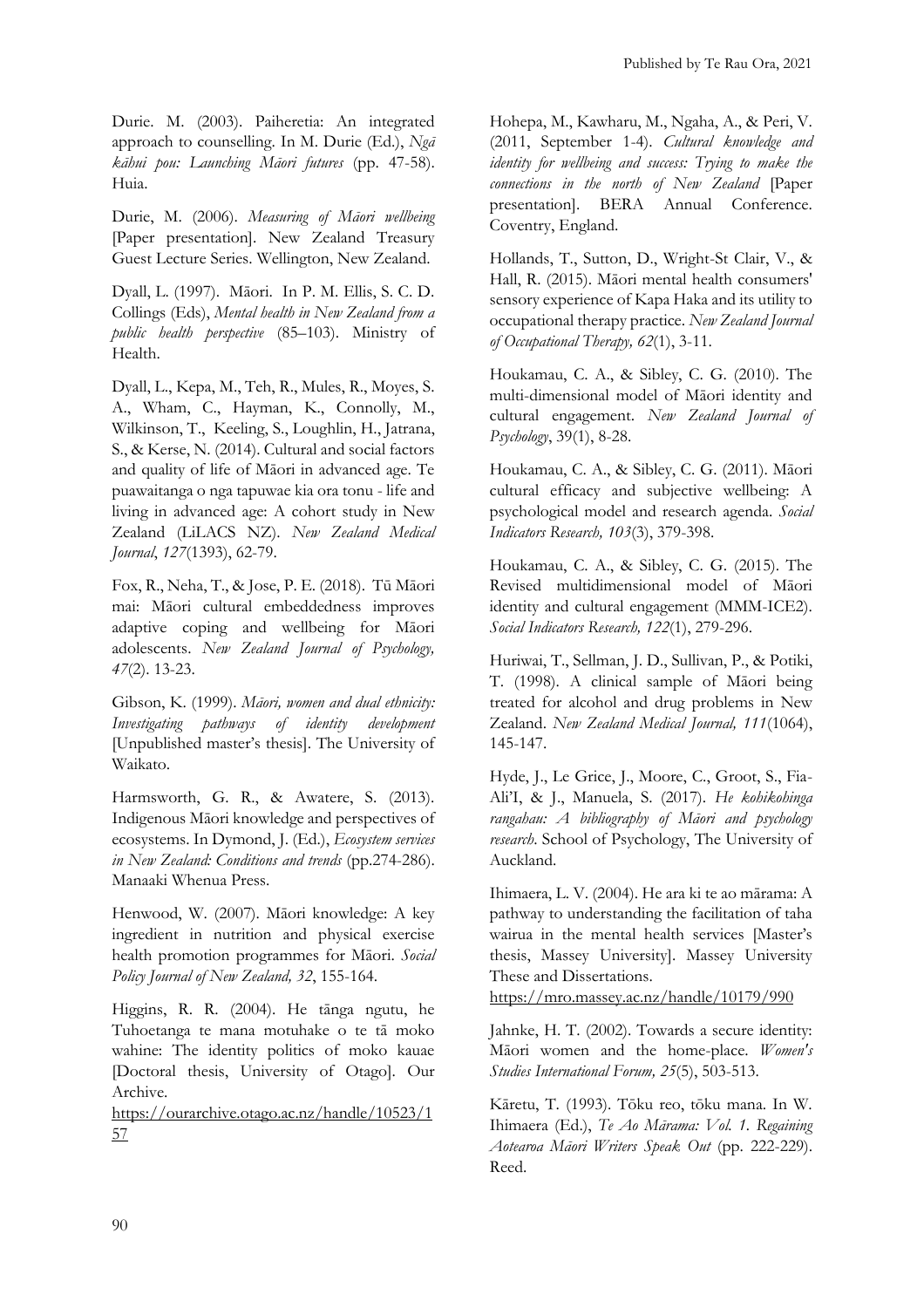Kenney, C. M., Phibbs, S. R., Paton, D., Reid, J., & Johnston, D. M. (2015). Community-led disaster risk management: A Māori response to Ōtautahi (Christchurch) earthquakes. *Australasian Journal of Disaster and Trauma Studies*, *19*(1), 9-20.

King, P., Hodgetts, D., Rua, M., & Whetu, T.-T. (2015). Older men gardening on the marae: Everyday practices for being Māori. *AlterNative: An International Journal of Indigenous Peoples*, *11*(1), 14-28.

Kingi, T., Russell, L., Ashby, W., & The Youth Wellbeing Study Team. (2017). Mā te mātau, ka ora: The use of traditional Indigenous knowledge to support contemporary rangatahi Māori who self-injure. *New Zealand Journal of Psychology*, *46*(3), 137-145.

Koea, J. B. (2008). Indigenous trauma: A New Zealand perspective. *Injury: International Journal of the Care of the Injured*, 39 (Suppl. 5), S11-S18.

Kruger T., Pitman, M., Grennell,. D., McDonald, T., Mariu, D., Pomare, A., Mita, T., Maihi, M., & Lawson-Te Aho, K. (2004). *Transforming whanau violence - a conceptual framework: An updated version of the report from the former Second Māori Taskforce on Whanau Violence*. Te Puni Kokiri.

Love, C. (2004). *Extensions on Te Wheke*. Open Polytechnic of New Zealand.

Mark, G. T., & Lyons, A. C. (2010). Māori healers' views on wellbeing: The importance of mind, body, spirit, family and land. *Social Science & Medicine*, *70*(11), 1756-1764.

Mato, W. T. K. (2011). *Inter-iwi sport can strengthen cultural identity for urban Māori* [Master's thesis, Auckland University of Technology]. Tuwhera Open Access Theses & Dissertations. [https://openrepository.aut.ac.nz/handle/10292](https://openrepository.aut.ac.nz/handle/10292/2494) [/2494](https://openrepository.aut.ac.nz/handle/10292/2494) 

Maynard, K., Wright, S., & Brown, S. (2013). Ruru parirau: Māori and alcohol: The importance of destabilising negative stereotypes and the implications for policy and practice. *MAI Journal, 2*(2), 78-90.

McCormack, F. (2014). Being Māori in the city: Indigenous everyday life in Auckland [Revew of the book Being Māori in the city: Indigenous everyday life in Auckland by N. Gagné]. *Pacific Affairs*, *87*(3), 649-652.

McIntosh, T. (2005). Māori identities: Fixed, fluid, forced. In J. H. Liu, T. McCreanor, T. McIntosh, & T. Teaiwa (Eds.), *New Zealand identities: Departures and destinations* (pp. 38-51). Victoria University Press.

McLachlan, A. (2018). *Collaboration with and for rural Māori with substance use and related problems*  [Doctoral thesis, University of Otago]. OUR Archive.

[https://ourarchive.otago.ac.nz/handle/10523/9](https://ourarchive.otago.ac.nz/handle/10523/9354) [354](https://ourarchive.otago.ac.nz/handle/10523/9354)

Mclachlan, A. & Huriwai, T. (2016). *He puna whakata: Therapeutic activities to guide change*. Te Rau Ora.

McNeill, H. (2009). Māori models of mental wellness. *Te Kaharoa*, *2*(1),96-115.

Ministry for Culture and Heritage. (2014). *Ngā hua ā Tāne Rore: The benefits of Kapa Haka*. [https://mch.govt.nz/sites/default/files/Nga%2](https://mch.govt.nz/sites/default/files/Nga%20Hua%20A%20Tane%20Rore%20%20The%20benefits%20of%20kapa%20haka%20(D-0570327).PDF) [0Hua%20A%20Tane%20Rore%20%20The%20](https://mch.govt.nz/sites/default/files/Nga%20Hua%20A%20Tane%20Rore%20%20The%20benefits%20of%20kapa%20haka%20(D-0570327).PDF) [benefits%20of%20kapa%20haka%20\(D-057032](https://mch.govt.nz/sites/default/files/Nga%20Hua%20A%20Tane%20Rore%20%20The%20benefits%20of%20kapa%20haka%20(D-0570327).PDF) [7\).PDF](https://mch.govt.nz/sites/default/files/Nga%20Hua%20A%20Tane%20Rore%20%20The%20benefits%20of%20kapa%20haka%20(D-0570327).PDF)

Ministry of Health. (2002). *He Korowai Oranga: Māori health strategy.*

Ministry of Health. (2014). *The Guide to He Korowai Oranga – Māori Health Strategy*.

Moeke-Maxwell, T., Nikora, L. W., & Te Awekotuku, N. (2014). End-of-life case and Māori whānau resilience. *MAI Journal, 3*(2), 140- 152.

Moeke-Pickering, T. (1996). *Māori identity within whānau: A review of literature*. The University of Waikato.

Moeke-Pickering, T., Heitia, M., Heitia, S., Karapu, R., & Cote-Meek, S. (2015). Understanding Māori food security and food sovereignty issues in Whakatāne. *MAI Journal, 4*(1), 29-42.

Muriwai, E., Houkamau, C. A., & Sibley, C. G. (2015). Culture as cure? The protective function of Māori cultural efficacy on psychological distress. *New Zealand Journal of Psychology*, *44*(2), 14-24.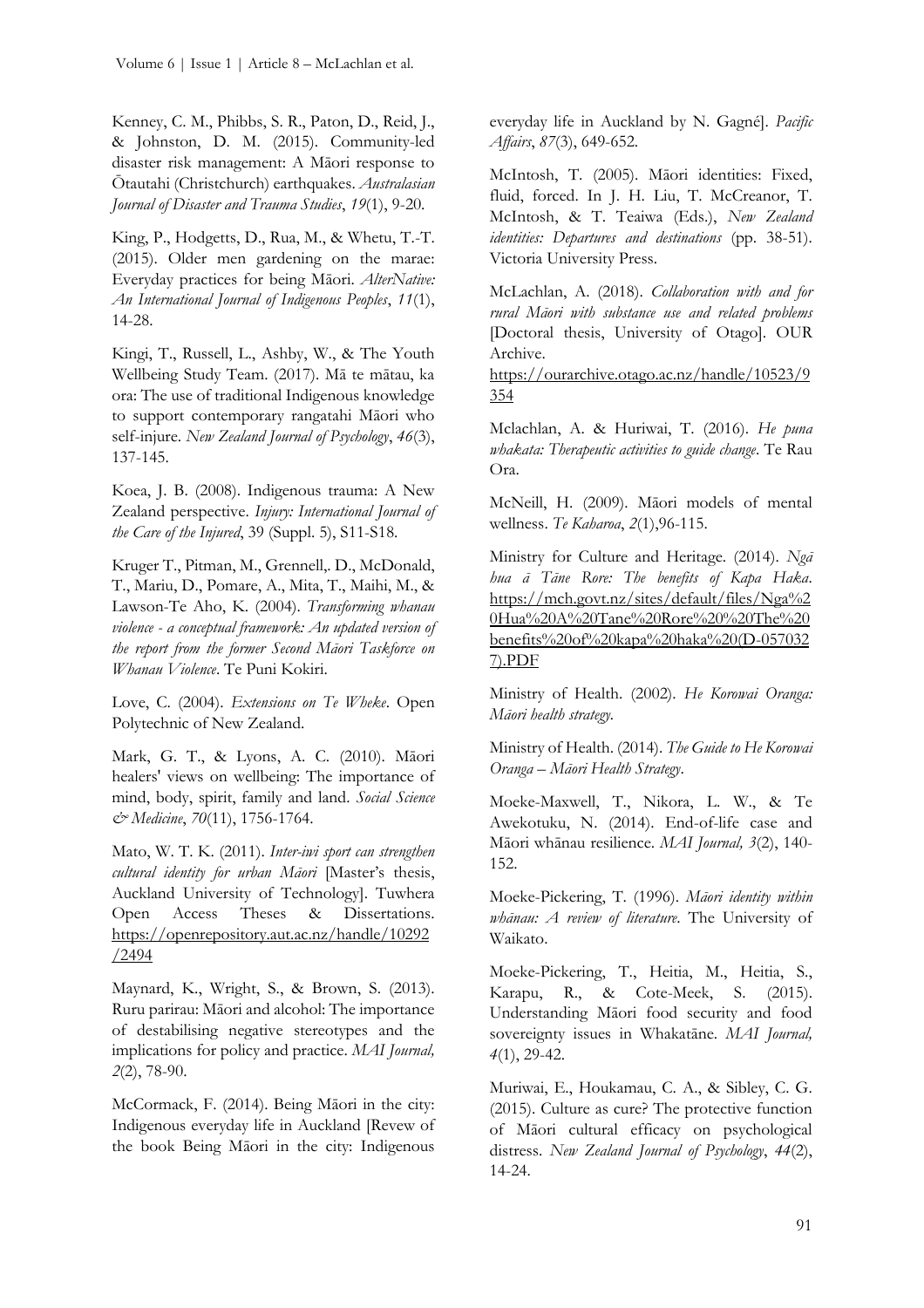Ngaha, A. (2011). *Te reo, a language for Māori alone? An investigation into the relationship between the Māori language and Māori identity* [Doctor thesis, University of Auckland] ResearchSpace. [https://researchspace.auckland.ac.nz/handle/22](https://researchspace.auckland.ac.nz/handle/2292/6761) [92/6761](https://researchspace.auckland.ac.nz/handle/2292/6761)

Nikora, L. W., Rua, M. & Te Awekotuku, N. (2007). Renewal and resistance: Moko in contemporary New Zealand. *Journal of Community and Applied Social Psychology, 17*(6), 477-489.

O'Hagan, M., Reynolds, P., & Smith, C. (2012). Recovery in New Zealand: An evolving concept? *International Review of Psychiatry*, *24*(1), 56-63.

Oakley-Browne, M. A., Wells, J. E., & Scott, K. M. (Eds.). (2006). *Te Rau Hinengaro: The New Zealand mental health survey*. Ministry of Health.

Paenga, M. D. T.-A. (2008). Te Māoritanga: Wellbeing and identity. Kapa haka as a vehicle for Māori health promotion [Master's thesis, Auckland University of Technology]. Tuwhera Open Access Theses & Dissertations. [https://openrepository.aut.ac.nz/bitstream/han](https://openrepository.aut.ac.nz/bitstream/handle/10292/530/PaengaM.pdf?sequence=3&isAllowed=y) [dle/10292/530/PaengaM.pdf?sequence=3&isAl](https://openrepository.aut.ac.nz/bitstream/handle/10292/530/PaengaM.pdf?sequence=3&isAllowed=y)  $lowed=v$ 

Palmer, S. (2004). Hōmai te waiora ki ahau: A tool for the measurement of wellbeing among Māori – the evidence of construct validity. *New Zealand Journal of Psychology*, *33*(2), 50-58.

Panelli, R., & Tipa, G. (2007). Placing well-being: A Māori case study of cultural and environmental specificity. *Eco Health*, *4*(4), 445-460.

Pautasso, M. (2013). Ten simple rules for writing a literature review. *PLoS Computer Biology*, *9*(7), 1- 4.

Penetito, W. T. (2011, May 5-6). *Kaupapa Māori education: Research as the exposed edge* [Conference Keynote]. Kei Tua o te Pae Hui Proceedings - The Challenges of Kaupapa Māori Research in the 21st Century, Wellington, New Zealand.

Pere, R. (1984). Te oranga o te whanau (The health of the family). In K. Whakahaere (Ed.), *Hui Whakaoranga: Māori Health Planning Workshop: Hoani Waititi Marae, 19-22 March 1984*. Department of Health.

Pihama, L. (2001). *Tihei mauri ora: Honouring our voices: Mana wahine as a kaupapa Māori theoretical framework* [Doctoral thesis, University of Auckland]. ResearchSpace.

[https://researchspace.auckland.ac.nz/handle/22](https://researchspace.auckland.ac.nz/handle/2292/1119) [92/1119](https://researchspace.auckland.ac.nz/handle/2292/1119) 

Pitama, S. G., Bennett, S. T., Waitoki, W., Haitana, T. N., Valentine, H., Pahina, J., Taylor, J. E., Tassell-Matamua, N., Rowe, L., Beckert, L., Palmer, S. C., Huria, T. M., Lacy, C. J., & McLachlan, A. (2017). A proposed hauora Māori clinical guide for psychologists: Using the hui process and Meihana model in clinical assessment and formulation. *New Zealand Journal of Psychology, 46*(3), 7–19.

Pitama, S., Robertson, P., Cram, F., Gillies, M., Huria, T., & Dallas-Katoa, W. (2007). Meihana model: A clinical assessment framework. *New Zealand Journal of Psychology*, *36*(3), 118-125.

Pohatu, T. W. (2011). Mauri - Rethinking human wellbeing. *Mai Review, 3*, 1-12.

Puketapu-Hetet, E. (1989). *Māori Weaving*. Pitman.

Rameka, L. (2016). Kia whakatōmuri te haere whakamua: 'I walk backwards into the future with my eyes fixed on my past'. *Contemporary Issues in Early Childhood*, *17*(4), 387-398.

Rata, A. (2012). *Te pītau o te tuakiri: Affirming Māori identities and promoting wellbeing in state secondary schools* [Doctoral thesis, Victoria University of Wellington]. ResearchArchive.

[https://researcharchive.vuw.ac.nz/xmlui/handl](https://researcharchive.vuw.ac.nz/xmlui/handle/10063/2550)  $e/10063/2550$ 

Rawson, E. (2016). 'Te Waioratanga': Health promotion practice - The importance of Māori cultural values to wellbeing in a disaster context and beyond. *Australasian Journal of Disaster and Trauma Studies*, *20*(2), 81-87.

Reid, J., Varona, G., Fisher, M., & Smith C. (2016). Understanding Māori 'lived' culture to determine cultural connectedness and wellbeing. *Journal of Population Research*, *33*(1),31-49.

Rochford, T. (2004). Whare Tapa Wha: A Mäori model of a unified theory of health. *Journal of Primary Prevention*, *25*(1), 41-57.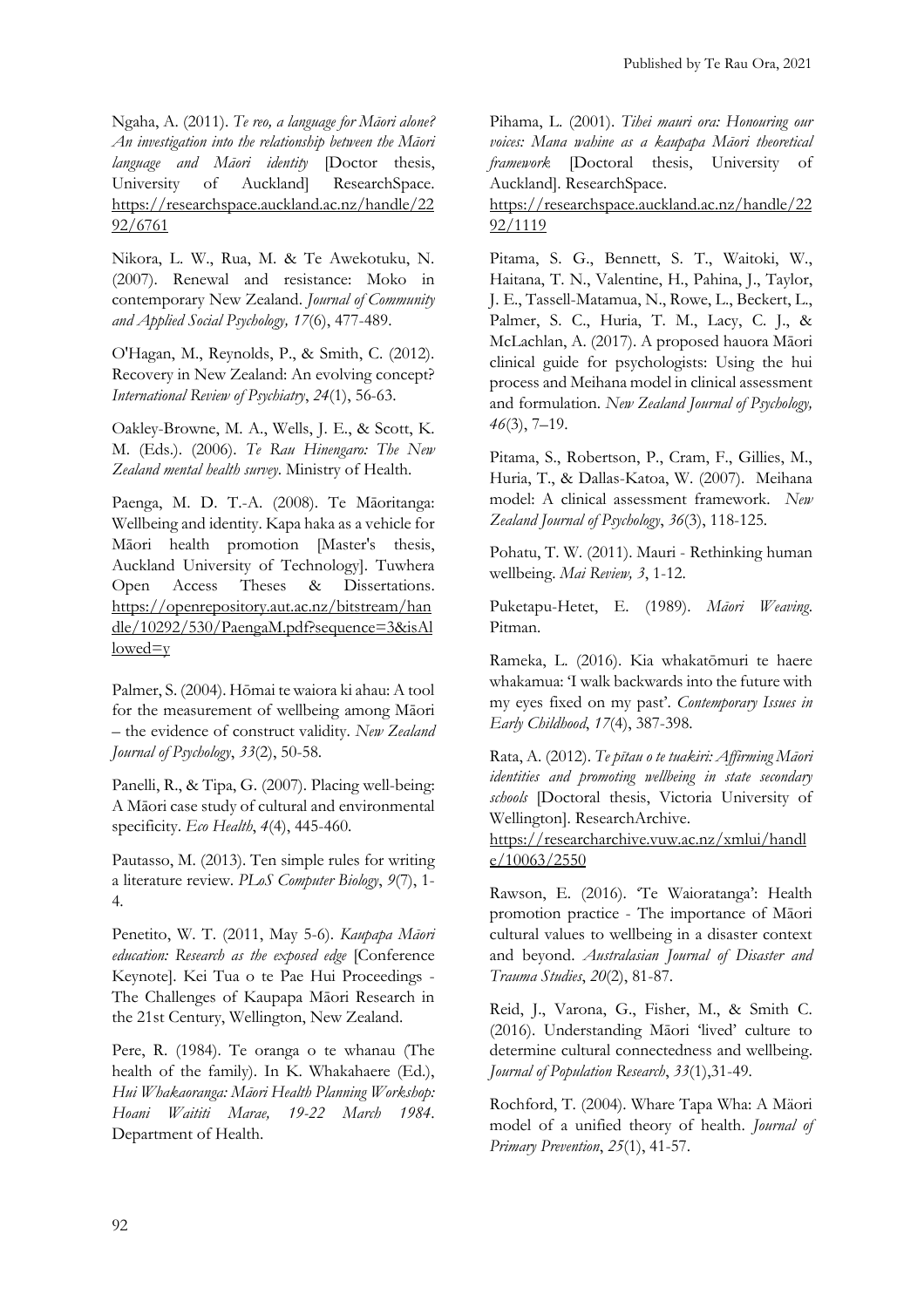Royal, T.-A. C. (Ed.). (2003). *The Woven Universe: Selected Writings of Rev. Māori Marsden*. Estate of Rev. Māori Marsden.

Saldana, J. (2013). *The coding manual for qualitative researchers* (2nd ed.). Sage.

Salmond, A. (2014). Tears of Rangi: Water, power, and people in New Zealand. *Hau: Journal of Ethnographic Theory*, *4*(3), 285–309.

Sandelowski, M., & Barroso, J. (2003). Classifying the findings in qualitative studies. *Qualitative Health Research*, *13*(7), 905–923.

Siddaway, A. P., Wood, A. M., & Hedges, L. V. (2019). How to do a systematic review: A best practice guide for conducting and reporting narrative reviews, Meta-analyses, and metasyntheses. *Annual Review of Psychology*, *70*, 747-770.

Simmonds, H., Harre, N., & Crengle, S. (2014). Te kete whanaketanga–rangatahi: A model of positive development for rangatahi Māori*. MAI Journal*, *3*(3), 211-226.

Te Huia, A. (2015). Perspectives towards Māori identity by Māori heritage language learners. *New Zealand Journal of Psychology*, *44*(3), 18-28.

Thomas, D. R, (2006). A general inductive approach for analyzing qualitative evaluation Data. *American Journal of Evaluation*, *27*(2), 237– 246.

Valentine (2009). *Kia ngāwari ki te awatea: The relationship between wairua and Mäori well-being: A psychological perspective* [Doctoral thesis, Massey University]. Massey University These and Dissertations.

<https://mro.massey.ac.nz/handle/10179/1224>

Valentine, H., Tassell-Mataamua, N., & Flett, R. (2017). Whakairia ki runga: The many dimensions of wairua. *New Zealand Journal of Psychology*, *46*(3). 64-71.

Waiti, J., & Kingi, T.-K. (2014). Whakaoranga whānau: Whānau resilience. *MAI Journal*, *3*(2), 126-139.

Waitoki, W. (2016). Ngā kete mātauranga: The baskets of knowledge, a curriculum for an indigenous psychology. In W. Waitoki and M. Levy (Eds.), *Te manu kai i te mātauranga: Indigenous*  *psychology in Aotearoa/New Zealand* (pp. 283-299). New Zealand Psychological Society.

Waitoki, W., Nikora, L. W., Harris, P., & Levy, M. (2014). *Māori experiences of bipolar disorder: Pathways to recovery*. Te Pou o te Whakaaro nui.

Whittemore, R., & Knafl, K. (2005). The integrative review: updated methodology. *Journal of Advanced Nursing*, *52*(5), 546–553.

Williams, H. W. (2006). *A dictionary of the Māori language*. New Zealand Electronic Text Centre.

#### **About the authors:**

**Andre McLachlan** (Ngāti Apa, Muaūpoko) is a clinical psychologist who has worked in forensic mental health, addictions, and child and adolescent mental health. Andre is focused on teaching and resource development which bridges academic literature and Indigenous practice. Previous resource development have included the Whai Tikanga Values Card Sort and the Whai Tikanga Pleasant Events Schedule within *He Puna Whakaata: Therapeutic Activities to Guide Change*. Andre is a Principle Academic Staff Member at WINTEC and practising clinical psychologist.

**Waikaremoana Waitoki** (Ngāti Hako, Ngāti Mahanga) is a clinical psychologist who has worked in adult mental health, and child and adolescent mental health. Waikaremoana is keenly interested in Indigenous solutions to everyday issues to validate and affirm our peoples' realities and strengthen their wellbeing. She is the president of the New Zealand Psychological Society and a senior lecturer at the University of Waikato.

**Parewahaika Harris** (Te Arawa, Ngati Whakaue, Ngati Raukawa ki te Tonga) is a proud wahine Māori, born and raised in Te Arawa, who loves to immerse herself in her culture and share the beauty of Māori performing arts. She is a registered clinical psychologist with experience in community mental health, child and adolescent mental health, and correctional settings. She enjoys consultation mahi and providing cultural supervision and training to non-Māori staff. Her current mahi is focussed on trauma-related therapy, and she is passionate about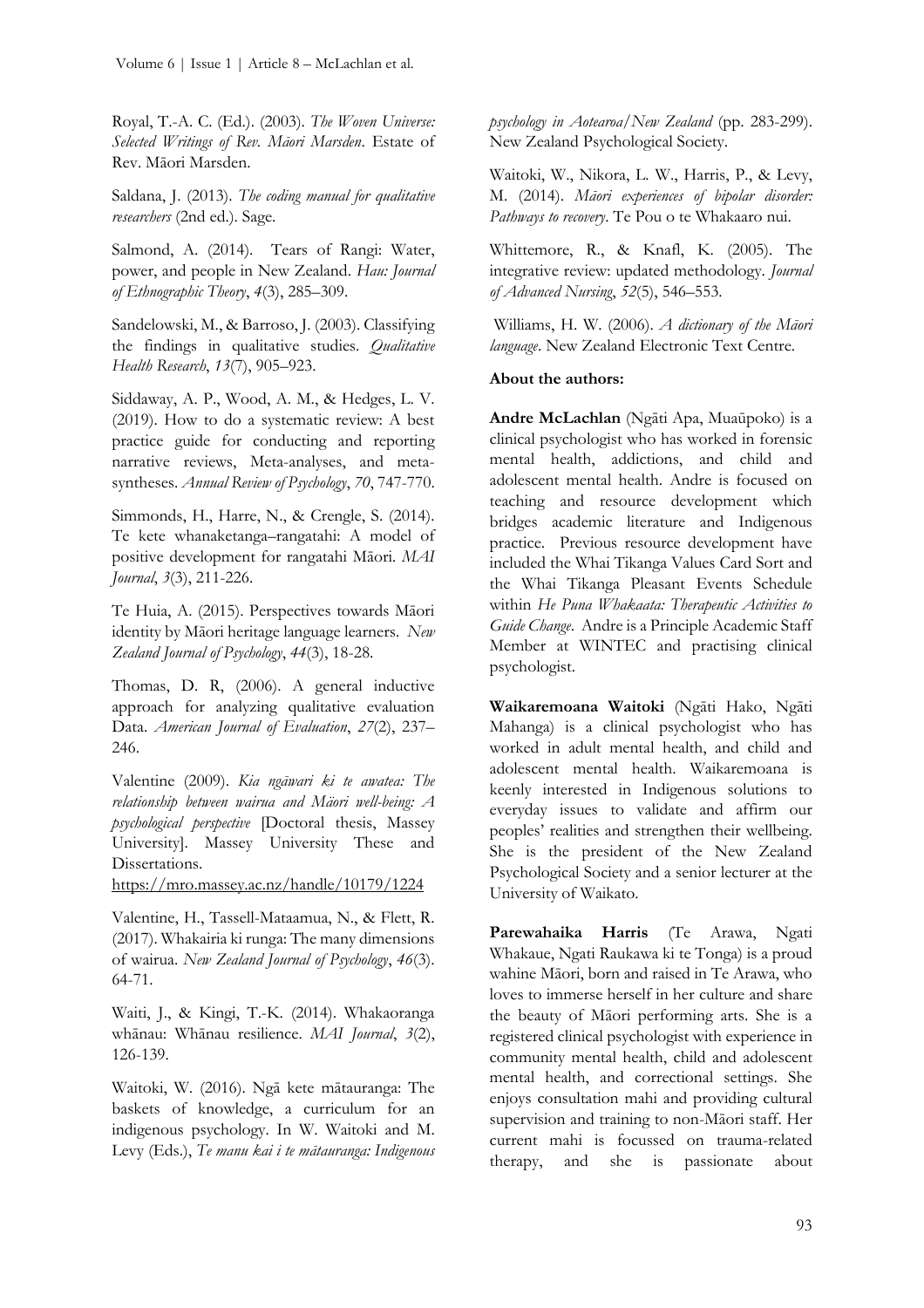incorporating tikanga and mātauranga Māori in her work.

**Horiana Jones** (Tuhourangi, Ngati Wahiao, Ngati Tuwharetoa, Ngati Raukawa ki te tonga) is a clinical psychologist working with Oranga<br>Tamariki doing front line assessment, front line intervention, and consultation work. Her interests are working with tamariki and whānau to establish better pathways toward well-being. Horiana is also passionate about supporting tamariki and whānau to reconnect with their cultural identities through understanding our past, its impacts on the present, and how we can use that knowledge to inform future practice.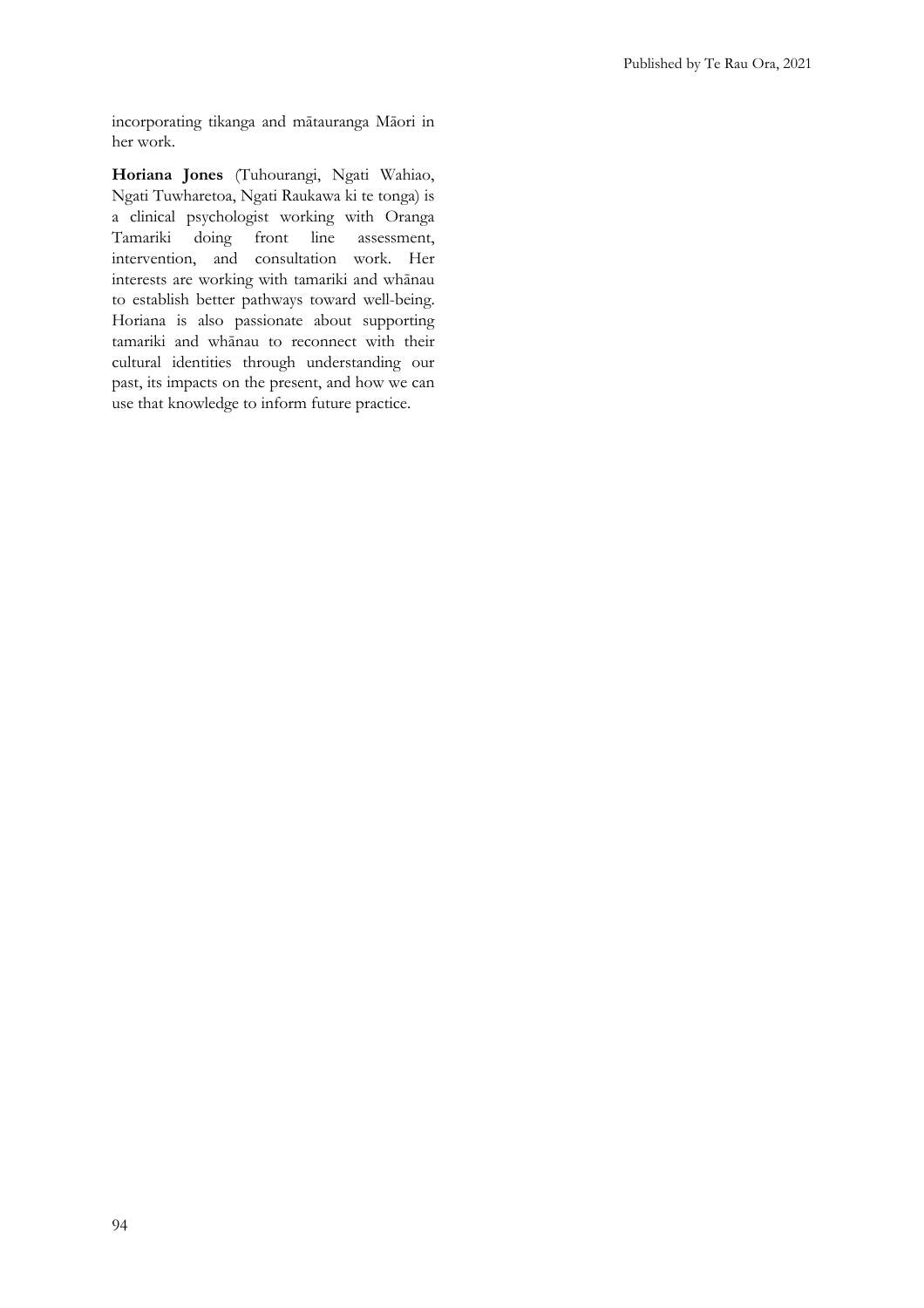# **Appendix**

*Table 1. Concept matrix of key themes* 

|     |                                  |                                 | Taiao:                                |                                                     | Mahi-a-toi:                      |                                                  |                                                   |  |  |  |
|-----|----------------------------------|---------------------------------|---------------------------------------|-----------------------------------------------------|----------------------------------|--------------------------------------------------|---------------------------------------------------|--|--|--|
|     | Author, date, study title        | Te reo Māori:<br>Māori language | Connection<br>with the<br>environment | Wairua: Māori<br>spiritual beliefs<br>and practices | Māori<br>expressive art<br>forms | Take pū<br>whānau: Māori<br>relational<br>values | Whakapapa:<br>Intergeneration<br>al relationships |  |  |  |
| 1.  | Boulton and Gifford (2014).      |                                 |                                       |                                                     |                                  |                                                  |                                                   |  |  |  |
|     | Whānau Ora; He whakaaro ā        |                                 |                                       |                                                     |                                  |                                                  |                                                   |  |  |  |
|     | whānau: Māori family views       |                                 |                                       | $\mathbf{1}$                                        |                                  | $\mathbf{1}$                                     | 1                                                 |  |  |  |
|     | of family wellbeing.             |                                 |                                       |                                                     |                                  |                                                  |                                                   |  |  |  |
| 2.  | Dyall et al. (2014). Cultural    |                                 |                                       |                                                     |                                  |                                                  |                                                   |  |  |  |
|     | and social factors and quality   |                                 |                                       |                                                     |                                  |                                                  |                                                   |  |  |  |
|     |                                  |                                 |                                       |                                                     |                                  |                                                  |                                                   |  |  |  |
|     | of life of Māori in advanced     |                                 |                                       |                                                     |                                  |                                                  |                                                   |  |  |  |
|     | age. Te puawaitanga o nga        | $\mathbf{1}$                    |                                       |                                                     |                                  | $\mathbf{1}$                                     | 1                                                 |  |  |  |
|     | tapuwae kia ora tonu - life      |                                 |                                       |                                                     |                                  |                                                  |                                                   |  |  |  |
|     | and living in advanced age: A    |                                 |                                       |                                                     |                                  |                                                  |                                                   |  |  |  |
|     | cohort study in New Zealand      |                                 |                                       |                                                     |                                  |                                                  |                                                   |  |  |  |
|     | (LiLACS NZ).                     |                                 |                                       |                                                     |                                  |                                                  |                                                   |  |  |  |
| 3.  | Fox et al. (2018). Tū Māori      |                                 |                                       |                                                     |                                  |                                                  |                                                   |  |  |  |
|     | mai: Māori cultural              |                                 |                                       |                                                     |                                  |                                                  |                                                   |  |  |  |
|     | embeddedness improves            |                                 |                                       |                                                     |                                  |                                                  |                                                   |  |  |  |
|     | adaptive coping and              | $\mathbf{1}$                    |                                       |                                                     |                                  | $\mathbf{1}$                                     |                                                   |  |  |  |
|     | wellbeing for Māori              |                                 |                                       |                                                     |                                  |                                                  |                                                   |  |  |  |
|     | adolescents.                     |                                 |                                       |                                                     |                                  |                                                  |                                                   |  |  |  |
| 4.  | Henwood (2007). Māori            |                                 |                                       |                                                     |                                  |                                                  |                                                   |  |  |  |
|     | knowledge: A key ingredient      |                                 |                                       |                                                     |                                  |                                                  |                                                   |  |  |  |
|     | in nutrition and physical        | $\mathbf{1}$                    | 1                                     |                                                     | 1                                |                                                  | 1                                                 |  |  |  |
|     |                                  |                                 |                                       |                                                     |                                  |                                                  |                                                   |  |  |  |
|     | exercise health promotion        |                                 |                                       |                                                     |                                  |                                                  |                                                   |  |  |  |
|     | programmes for Māori.            |                                 |                                       |                                                     |                                  |                                                  |                                                   |  |  |  |
| 5.  | Higgins (2004). He tānga         |                                 |                                       |                                                     |                                  |                                                  |                                                   |  |  |  |
|     | ngutu, he Tuhoetanga te          |                                 |                                       |                                                     |                                  |                                                  |                                                   |  |  |  |
|     | mana motuhake o te tā moko       | $\mathbf{1}$                    |                                       | 1                                                   | $\mathbf{1}$                     |                                                  | 1                                                 |  |  |  |
|     | wahine: The Identity politics    |                                 |                                       |                                                     |                                  |                                                  |                                                   |  |  |  |
|     | of moko kauae.                   |                                 |                                       |                                                     |                                  |                                                  |                                                   |  |  |  |
| 6.  | Hohepa et al. (2011). Cultural   |                                 |                                       |                                                     |                                  |                                                  |                                                   |  |  |  |
|     | knowledge and identity for       |                                 |                                       |                                                     |                                  |                                                  |                                                   |  |  |  |
|     | wellbeing and success: Trying    | $\mathbf{1}$                    |                                       |                                                     |                                  | 1                                                | $\mathbf{1}$                                      |  |  |  |
|     | to make the connections in       |                                 |                                       |                                                     |                                  |                                                  |                                                   |  |  |  |
|     | the north of New Zealand.        |                                 |                                       |                                                     |                                  |                                                  |                                                   |  |  |  |
| 7.  | Hollands et al. (2015). Māori    |                                 |                                       |                                                     |                                  |                                                  |                                                   |  |  |  |
|     | mental health consumers'         |                                 |                                       |                                                     |                                  |                                                  |                                                   |  |  |  |
|     | sensory experience of kapa       |                                 |                                       | 1                                                   | 1                                | $\mathbf{1}$                                     |                                                   |  |  |  |
|     | haka and its utility to          |                                 |                                       |                                                     |                                  |                                                  |                                                   |  |  |  |
|     | occupational therapy practice.   |                                 |                                       |                                                     |                                  |                                                  |                                                   |  |  |  |
|     |                                  |                                 |                                       |                                                     |                                  |                                                  |                                                   |  |  |  |
| 8.  | Houkamau & Sibley (2010).        |                                 |                                       |                                                     |                                  |                                                  |                                                   |  |  |  |
|     | The multi-dimensional model      |                                 |                                       | $\mathbf{1}$                                        |                                  | $\mathbf{1}$                                     | $\mathbf{1}$                                      |  |  |  |
|     | of Māori identity and cultural   |                                 |                                       |                                                     |                                  |                                                  |                                                   |  |  |  |
|     | engagement.                      |                                 |                                       |                                                     |                                  |                                                  |                                                   |  |  |  |
| 9.  | Houkamau & Sibley (2011).        |                                 |                                       |                                                     |                                  |                                                  |                                                   |  |  |  |
|     | Māori cultural efficacy and      |                                 |                                       |                                                     |                                  |                                                  |                                                   |  |  |  |
|     | subjective wellbeing: A          | $\mathbf{1}$                    |                                       |                                                     |                                  |                                                  | 1                                                 |  |  |  |
|     | psychological model and          |                                 |                                       |                                                     |                                  |                                                  |                                                   |  |  |  |
|     | research agenda.                 |                                 |                                       |                                                     |                                  |                                                  |                                                   |  |  |  |
| 10. | Huriwai et al. (1998). A         |                                 |                                       |                                                     |                                  |                                                  |                                                   |  |  |  |
|     | clinical sample of Māori         |                                 |                                       |                                                     |                                  |                                                  |                                                   |  |  |  |
|     | being treated for alcohol and    | $\mathbf{1}$                    | $\mathbf{1}$                          | $\mathbf{1}$                                        | $\mathbf{1}$                     | $\mathbf{1}$                                     | $\mathbf{1}$                                      |  |  |  |
|     | drug problems in New             |                                 |                                       |                                                     |                                  |                                                  |                                                   |  |  |  |
|     | Zealand.                         |                                 |                                       |                                                     |                                  |                                                  |                                                   |  |  |  |
|     | 11. Kenney et al. (2015).        |                                 |                                       |                                                     |                                  |                                                  |                                                   |  |  |  |
|     |                                  |                                 |                                       |                                                     |                                  |                                                  |                                                   |  |  |  |
|     | Community-led disaster risk      |                                 |                                       |                                                     |                                  |                                                  |                                                   |  |  |  |
|     | management: A Māori              |                                 |                                       |                                                     |                                  | $\mathbf{1}$                                     | $\mathbf{1}$                                      |  |  |  |
|     | response to Otautahi             |                                 |                                       |                                                     |                                  |                                                  |                                                   |  |  |  |
|     | (Christchurch) earthquakes.      |                                 |                                       |                                                     |                                  |                                                  |                                                   |  |  |  |
|     | 12. P. King et al. (2015). Older |                                 | $\mathbf{1}$                          |                                                     |                                  | 1                                                |                                                   |  |  |  |
|     | men gardening on the marae.      |                                 |                                       |                                                     |                                  |                                                  |                                                   |  |  |  |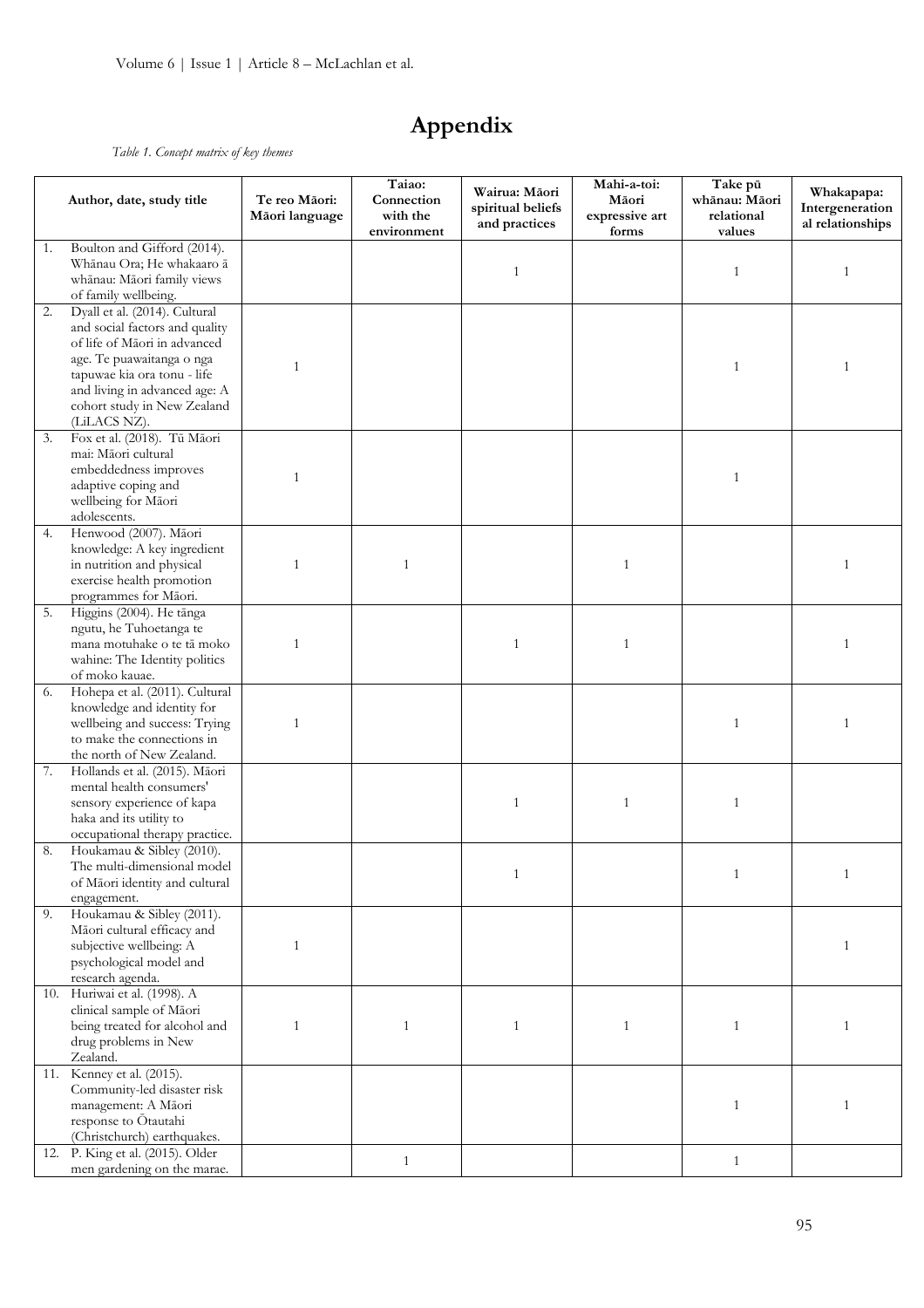| Author, date, study title |                                                                    | Te reo Māori:<br>Māori language | Taiao:<br>Connection<br>with the<br>environment | Wairua: Māori<br>spiritual beliefs<br>and practices | Mahi-a-toi:<br>Māori<br>expressive art<br>forms | Take pū<br>whānau: Māori<br>relational<br>values | Whakapapa:<br>Intergeneration<br>al relationships |
|---------------------------|--------------------------------------------------------------------|---------------------------------|-------------------------------------------------|-----------------------------------------------------|-------------------------------------------------|--------------------------------------------------|---------------------------------------------------|
| 13.                       | T. Kingi et al. (2017). Mā te                                      |                                 |                                                 |                                                     |                                                 |                                                  |                                                   |
|                           | mātau, ka ora: The use of                                          |                                 |                                                 |                                                     |                                                 |                                                  |                                                   |
|                           | traditional Indigenous                                             |                                 |                                                 |                                                     |                                                 |                                                  |                                                   |
|                           | knowledge to support                                               |                                 | 1                                               | $\mathbf{1}$                                        |                                                 | 1                                                | 1                                                 |
|                           | contemporary rangatahi                                             |                                 |                                                 |                                                     |                                                 |                                                  |                                                   |
|                           | Māori who self-injure.                                             |                                 |                                                 |                                                     |                                                 |                                                  |                                                   |
| 14.                       | Mark & Lyons (2010). Māori                                         |                                 |                                                 |                                                     |                                                 |                                                  |                                                   |
|                           | healers' views on wellbeing:                                       |                                 |                                                 | $\mathbf{1}$                                        | $\mathbf{1}$                                    | $\mathbf{1}$                                     | $\mathbf{1}$                                      |
|                           | The importance of mind,                                            |                                 |                                                 |                                                     |                                                 |                                                  |                                                   |
|                           | body, spirit, family and land.<br>15. Mato (2011). Inter-iwi sport |                                 |                                                 |                                                     |                                                 |                                                  |                                                   |
|                           | can strengthen cultural                                            |                                 |                                                 |                                                     | $\mathbf{1}$                                    |                                                  | $\mathbf{1}$                                      |
|                           | identity for urban Māori.                                          |                                 |                                                 |                                                     |                                                 |                                                  |                                                   |
|                           | 16. McCormack (2014). Being                                        |                                 |                                                 |                                                     |                                                 |                                                  |                                                   |
|                           | Māori in the city: Indigenous                                      |                                 |                                                 |                                                     |                                                 | $\mathbf{1}$                                     | $\mathbf{1}$                                      |
|                           | everyday life in Auckland.                                         |                                 |                                                 |                                                     |                                                 |                                                  |                                                   |
|                           | 17. McLachlan (2018).                                              |                                 |                                                 |                                                     |                                                 |                                                  |                                                   |
|                           | Collaboration with and for                                         | $\mathbf{1}$                    | 1                                               | $\mathbf{1}$                                        |                                                 | $\mathbf{1}$                                     | $\mathbf{1}$                                      |
|                           | rural Māori with substance                                         |                                 |                                                 |                                                     |                                                 |                                                  |                                                   |
|                           | use and related problems.                                          |                                 |                                                 |                                                     |                                                 |                                                  |                                                   |
| 18.                       | Ministry for Culture and<br>Heritage. (2014). Ngā hua ā            |                                 |                                                 |                                                     |                                                 |                                                  |                                                   |
|                           | Tāne Rore: The benefits of                                         |                                 |                                                 |                                                     |                                                 |                                                  |                                                   |
|                           | kapa haka. Wellington, New                                         | $\mathbf{1}$                    |                                                 | $\mathbf{1}$                                        | $\mathbf{1}$                                    | $\mathbf{1}$                                     | $\mathbf{1}$                                      |
|                           | Zealand: Ministry for Culture                                      |                                 |                                                 |                                                     |                                                 |                                                  |                                                   |
|                           | and Heritage.                                                      |                                 |                                                 |                                                     |                                                 |                                                  |                                                   |
|                           | 19. Moeke-Maxwell et al. (2014).                                   |                                 |                                                 |                                                     |                                                 |                                                  |                                                   |
|                           | End of life case and Māori                                         |                                 |                                                 | $\mathbf{1}$                                        |                                                 | $\mathbf{1}$                                     | $\mathbf{1}$                                      |
|                           | whānau resilience.                                                 |                                 |                                                 |                                                     |                                                 |                                                  |                                                   |
|                           | 20. Moeke-Pickering et al. (2015).                                 |                                 |                                                 |                                                     |                                                 |                                                  |                                                   |
|                           | Understanding Māori food                                           |                                 | $\mathbf{1}$                                    |                                                     |                                                 | $\mathbf{1}$                                     |                                                   |
|                           | security and food sovereignty.                                     |                                 |                                                 |                                                     |                                                 |                                                  |                                                   |
|                           | 21. Muriwai et al. (2015). Culture                                 |                                 |                                                 |                                                     |                                                 |                                                  |                                                   |
|                           | as cure? The protective<br>function of Māori cultural              | $\mathbf{1}$                    |                                                 |                                                     |                                                 | $\mathbf{1}$                                     |                                                   |
|                           | efficacy on psychological                                          |                                 |                                                 |                                                     |                                                 |                                                  |                                                   |
|                           | distress.                                                          |                                 |                                                 |                                                     |                                                 |                                                  |                                                   |
| 22.                       | Ngaha (2011) Te reo, a                                             |                                 |                                                 |                                                     |                                                 |                                                  |                                                   |
|                           | language for Māori alone? An                                       |                                 |                                                 |                                                     |                                                 |                                                  |                                                   |
|                           | investigation into the                                             | 1                               |                                                 |                                                     |                                                 |                                                  |                                                   |
|                           | relationship between the                                           |                                 |                                                 |                                                     |                                                 |                                                  |                                                   |
|                           | Māori language and Māori                                           |                                 |                                                 |                                                     |                                                 |                                                  |                                                   |
|                           | identity.                                                          |                                 |                                                 |                                                     |                                                 |                                                  |                                                   |
|                           | 23. Nikora et al. (2007). Renewal                                  |                                 |                                                 |                                                     |                                                 |                                                  |                                                   |
|                           | and resistance: Moko in<br>contemporary New Zealand.               |                                 |                                                 |                                                     | $\mathbf{1}$                                    |                                                  |                                                   |
|                           | 24. Paenga (2008). Te                                              |                                 |                                                 |                                                     |                                                 |                                                  |                                                   |
|                           | Māoritanga: Wellbeing and                                          |                                 |                                                 |                                                     |                                                 |                                                  |                                                   |
|                           | identity: Kapa haka as a                                           |                                 |                                                 | $\mathbf{1}$                                        | $\mathbf{1}$                                    | $\mathbf{1}$                                     | 1                                                 |
|                           | vehicle for Māori health                                           |                                 |                                                 |                                                     |                                                 |                                                  |                                                   |
|                           | promotion                                                          |                                 |                                                 |                                                     |                                                 |                                                  |                                                   |
|                           | 25. Palmer (2004). Homai te                                        |                                 |                                                 |                                                     |                                                 |                                                  |                                                   |
|                           | waiora ki ahau: A tool for the                                     |                                 |                                                 |                                                     |                                                 |                                                  |                                                   |
|                           | measurement of wellbeing                                           |                                 | $\mathbf{1}$                                    |                                                     |                                                 | $\mathbf{1}$                                     | 1                                                 |
|                           | among Māori - the evidence<br>of construct validity.               |                                 |                                                 |                                                     |                                                 |                                                  |                                                   |
|                           | 26. Panelli & Tipa (2007). Placing                                 |                                 |                                                 |                                                     |                                                 |                                                  |                                                   |
|                           | well-being: A Māori case                                           |                                 |                                                 |                                                     |                                                 |                                                  |                                                   |
|                           | study of cultural and                                              |                                 |                                                 | $\mathbf{1}$                                        |                                                 | $\mathbf{1}$                                     | 1                                                 |
|                           | environmental specificity.                                         |                                 |                                                 |                                                     |                                                 |                                                  |                                                   |
|                           | 27. Pihama (2001). Tihei mauri                                     |                                 |                                                 |                                                     |                                                 |                                                  |                                                   |
|                           | ora: Honouring our voices:                                         | $\mathbf{1}$                    |                                                 |                                                     |                                                 | $\mathbf{1}$                                     | 1                                                 |
|                           | Mana wahine as a kaupapa                                           |                                 |                                                 |                                                     |                                                 |                                                  |                                                   |
|                           | Māori theoretical framework.                                       |                                 |                                                 |                                                     |                                                 |                                                  |                                                   |